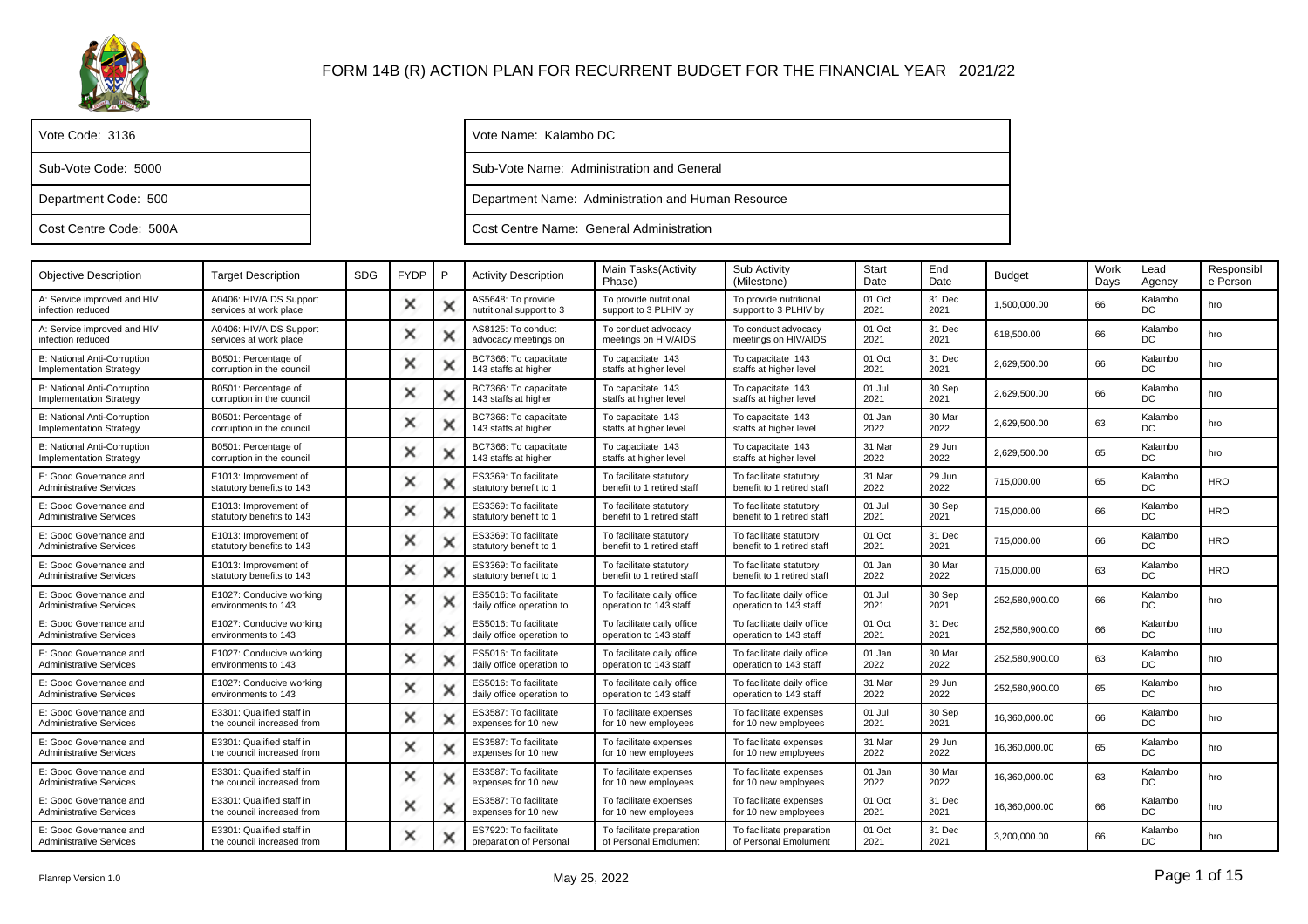| E: Good Governance and<br><b>Administrative Services</b>     | E3301: Qualified staff in<br>the council increased from | × | x | ES7920: To facilitate<br>preparation of Personal     | To facilitate preparation<br>of Personal Emolument   | To facilitate preparation<br>of Personal Emolument   | 01 Jul<br>2021 | 30 Sep<br>2021 | 3,200,000.00 | 66 | Kalambo<br>DC | hro |
|--------------------------------------------------------------|---------------------------------------------------------|---|---|------------------------------------------------------|------------------------------------------------------|------------------------------------------------------|----------------|----------------|--------------|----|---------------|-----|
| E: Good Governance and<br><b>Administrative Services</b>     | E3301: Qualified staff in<br>the council increased from | × | х | ES7920: To facilitate<br>preparation of Personal     | To facilitate preparation<br>of Personal Emolument   | To facilitate preparation<br>of Personal Emolument   | 01 Jan<br>2022 | 30 Mar<br>2022 | 3,200,000.00 | 63 | Kalambo<br>DC | hro |
| E: Good Governance and<br><b>Administrative Services</b>     | E3301: Qualified staff in<br>the council increased from | × | × | ES7920: To facilitate<br>preparation of Personal     | To facilitate preparation<br>of Personal Emolument   | To facilitate preparation<br>of Personal Emolument   | 31 Mar<br>2022 | 29 Jun<br>2022 | 3,200,000.00 | 65 | Kalambo<br>DC | hro |
| E: Good Governance and<br><b>Administrative Services</b>     | E1027: Conducive working<br>environments to 143         | × |   | ES1663: To facilitate<br>daily office operation to   | To facilitate daily office<br>operation to 143 staff | To facilitate daily office<br>operation to 143 staff | 01 Jul<br>2021 | 30 Sep<br>2021 | 6,813,100.00 | 66 | Kalambo<br>DC | hro |
| E: Good Governance and<br><b>Administrative Services</b>     | E1027: Conducive working<br>environments to 143         | × | х | ES1663: To facilitate<br>daily office operation to   | To facilitate daily office<br>operation to 143 staff | To facilitate daily office<br>operation to 143 staff | 01 Oct<br>2021 | 31 Dec<br>2021 | 6,813,100.00 | 66 | Kalambo<br>DC | hro |
| E: Good Governance and<br><b>Administrative Services</b>     | E1027: Conducive working<br>environments to 143         | × | x | ES1663: To facilitate<br>daily office operation to   | To facilitate daily office<br>operation to 143 staff | To facilitate daily office<br>operation to 143 staff | 01 Jan<br>2022 | 30 Mar<br>2022 | 6,813,100.00 | 63 | Kalambo<br>DC | hro |
| E: Good Governance and<br><b>Administrative Services</b>     | E1027: Conducive working<br>environments to 143         | × | × | ES1663: To facilitate<br>daily office operation to   | To facilitate daily office<br>operation to 143 staff | To facilitate daily office<br>operation to 143 staff | 31 Mar<br>2022 | 29 Jun<br>2022 | 6,813,100.00 | 65 | Kalambo<br>DC | hro |
| E: Good Governance and<br><b>Administrative Services</b>     | E1027: Conducive working<br>environments to 143         | × | х | ES5910: To facilitate<br>administrative              | To facilitate<br>administrative                      | To facilitate<br>administrative                      | 01 Jul<br>2021 | 30 Sep<br>2021 | 2,760,000.00 | 66 | Kalambo<br>DC | hro |
| E: Good Governance and<br><b>Administrative Services</b>     | E1027: Conducive working<br>environments to 143         | × | × | ES5910: To facilitate<br>administrative              | To facilitate<br>administrative                      | To facilitate<br>administrative                      | 01 Oct<br>2021 | 31 Dec<br>2021 | 2,760,000.00 | 66 | Kalambo<br>DC | hro |
| E: Good Governance and<br><b>Administrative Services</b>     | E1027: Conducive working<br>environments to 143         | × | × | ES5910: To facilitate<br>administrative              | To facilitate<br>administrative                      | To facilitate<br>administrative                      | 01 Jan<br>2022 | 30 Mar<br>2022 | 2,760,000.00 | 63 | Kalambo<br>DC | hro |
| E: Good Governance and<br><b>Administrative Services</b>     | E1027: Conducive working<br>environments to 143         | × | × | ES5910: To facilitate<br>administrative              | To facilitate<br>administrative                      | To facilitate<br>administrative                      | 31 Mar<br>2022 | 29 Jun<br>2022 | 2,760,000.00 | 65 | Kalambo<br>DC | hro |
| G: Management of Natural<br>Resources and Environment        | G0601: Community<br>Participation to the                | x | x | GS3745: To conduct 7<br>days education on            | To conduct 7 days<br>education on                    | To conduct 7 days<br>education on                    | 01 Oct<br>2021 | 31 Dec<br>2021 | 810,000.00   | 66 | Kalambo<br>DC | EO  |
| G: Management of Natural<br>Resources and Environment        | G0601: Community<br>Participation to the                | × | x | GS3745: To conduct 7<br>days education on            | To conduct 7 days<br>education on                    | To conduct 7 days<br>education on                    | 01 Jul<br>2021 | 30 Sep<br>2021 | 810,000.00   | 66 | Kalambo<br>DC | EO  |
| G: Management of Natural<br>Resources and Environment        | G0601: Community<br>Participation to the                | × | х | GS3745: To conduct 7<br>days education on            | To conduct 7 days<br>education on                    | To conduct 7 days<br>education on                    | 01 Jan<br>2022 | 30 Mar<br>2022 | 810,000.00   | 63 | Kalambo<br>DC | EO  |
| G: Management of Natural<br>Resources and Environment        | G0601: Community<br>Participation to the                | × | × | GS3745: To conduct 7<br>days education on            | To conduct 7 days<br>education on                    | To conduct 7 days<br>education on                    | 31 Mar<br>2022 | 29 Jun<br>2022 | 810,000.00   | 65 | Kalambo<br>DC | EO  |
| G: Management of Natural<br><b>Resources and Environment</b> | G0601: Community<br>Participation to the                | × |   | GS4386: To facilitate<br>daily office operations     | To facilitate daily office<br>operations at 100% by  | To facilitate daily office<br>operations at 100% by  | 31 Mar<br>2022 | 29 Jun<br>2022 | 340,000.00   | 65 | Kalambo<br>DC | EO  |
| G: Management of Natural<br>Resources and Environment        | G0601: Community<br>Participation to the                | × | х | GS4386: To facilitate<br>daily office operations     | To facilitate daily office<br>operations at 100% by  | To facilitate daily office<br>operations at 100% by  | 01 Jan<br>2022 | 30 Mar<br>2022 | 340,000.00   | 63 | Kalambo<br>DC | EO  |
| G: Management of Natural<br><b>Resources and Environment</b> | G0601: Community<br>Participation to the                | × | × | GS4386: To facilitate<br>daily office operations     | To facilitate daily office<br>operations at 100% by  | To facilitate daily office<br>operations at 100% by  | 01 Oct<br>2021 | 31 Dec<br>2021 | 340,000.00   | 66 | Kalambo<br>DC | EO  |
| G: Management of Natural<br>Resources and Environment        | G0601: Community<br>Participation to the                | × | × | GS4386: To facilitate<br>daily office operations     | To facilitate daily office<br>operations at 100% by  | To facilitate daily office<br>operations at 100% by  | 01 Jul<br>2021 | 30 Sep<br>2021 | 340,000.00   | 66 | Kalambo<br>DC | EO  |
| G: Management of Natural<br>Resources and Environment        | G0601: Community<br>Participation to the                | × | х | GS4490: To conduct 2<br>days of Quarterly            | To conduct 2 days of<br>Quarterly monitoring         | To conduct 2 days of<br>Quarterly monitoring         | 01 Oct<br>2021 | 31 Dec<br>2021 | 1,200,000.00 | 66 | Kalambo<br>DC | EO  |
| G: Management of Natural<br><b>Resources and Environment</b> | G0601: Community<br>Participation to the                | × | × | GS4490: To conduct 2<br>days of Quarterly            | To conduct 2 days of<br>Quarterly monitoring         | To conduct 2 days of<br>Quarterly monitoring         | 01 Jan<br>2022 | 30 Mar<br>2022 | 1,200,000.00 | 63 | Kalambo<br>DC | EO  |
| G: Management of Natural<br>Resources and Environment        | G0601: Community<br>Participation to the                | × | × | GS4490: To conduct 2<br>days of Quarterly            | To conduct 2 days of<br>Quarterly monitoring         | To conduct 2 days of<br>Quarterly monitoring         | 01 Jul<br>2021 | 30 Sep<br>2021 | 1,200,000.00 | 66 | Kalambo<br>DC | EO  |
| G: Management of Natural<br>Resources and Environment        | G0601: Community<br>Participation to the                | × |   | GS4490: To conduct 2<br>days of Quarterly            | To conduct 2 days of<br>Quarterly monitoring         | To conduct 2 days of<br>Quarterly monitoring         | 31 Mar<br>2022 | 29 Jun<br>2022 | 1,200,000.00 | 65 | Kalambo<br>DC | EO  |
| G: Management of Natural<br>Resources and Environment        | G0601: Community<br>Participation to the                |   |   | GS4912: To facilitate<br>provision of statutory      | To facilitate provision of<br>statutory benefits to  | To facilitate provision of<br>statutory benefits to  | 31 Mar<br>2022 | 29 Jun<br>2022 | 3,720,000.00 | 65 | Kalambo<br>DC | EO  |
| G: Management of Natural<br>Resources and Environment        | G0601: Community<br>Participation to the                | × | × | GS4912: To facilitate<br>provision of statutory      | To facilitate provision of<br>statutory benefits to  | To facilitate provision of<br>statutory benefits to  | 01 Jan<br>2022 | 30 Mar<br>2022 | 3,720,000.00 | 63 | Kalambo<br>DC | EO  |
| G: Management of Natural<br>Resources and Environment        | G0601: Community<br>Participation to the                | × | × | GS4912: To facilitate<br>provision of statutory      | To facilitate provision of<br>statutory benefits to  | To facilitate provision of<br>statutory benefits to  | 01 Oct<br>2021 | 31 Dec<br>2021 | 3,720,000.00 | 66 | Kalambo<br>DC | EO  |
| G: Management of Natural<br>Resources and Environment        | G0601: Community<br>Participation to the                | × | × | GS4912: To facilitate<br>provision of statutory      | To facilitate provision of<br>statutory benefits to  | To facilitate provision of<br>statutory benefits to  | 01 Jul<br>2021 | 30 Sep<br>2021 | 3,720,000.00 | 66 | Kalambo<br>DC | EO  |
| G: Management of Natural<br>Resources and Environment        | G0601: Community<br>Participation to the                | × | × | GS9517: To facilitate 2<br>staff to enforce the laws | To facilitate 2 staff to<br>enforce the laws and by  | To facilitate 2 staff to<br>enforce the laws and by  | 01 Jan<br>2022 | 30 Mar<br>2022 | 530,000.00   | 63 | Kalambo<br>DC | EO  |
|                                                              |                                                         |   |   |                                                      |                                                      |                                                      |                |                |              |    |               |     |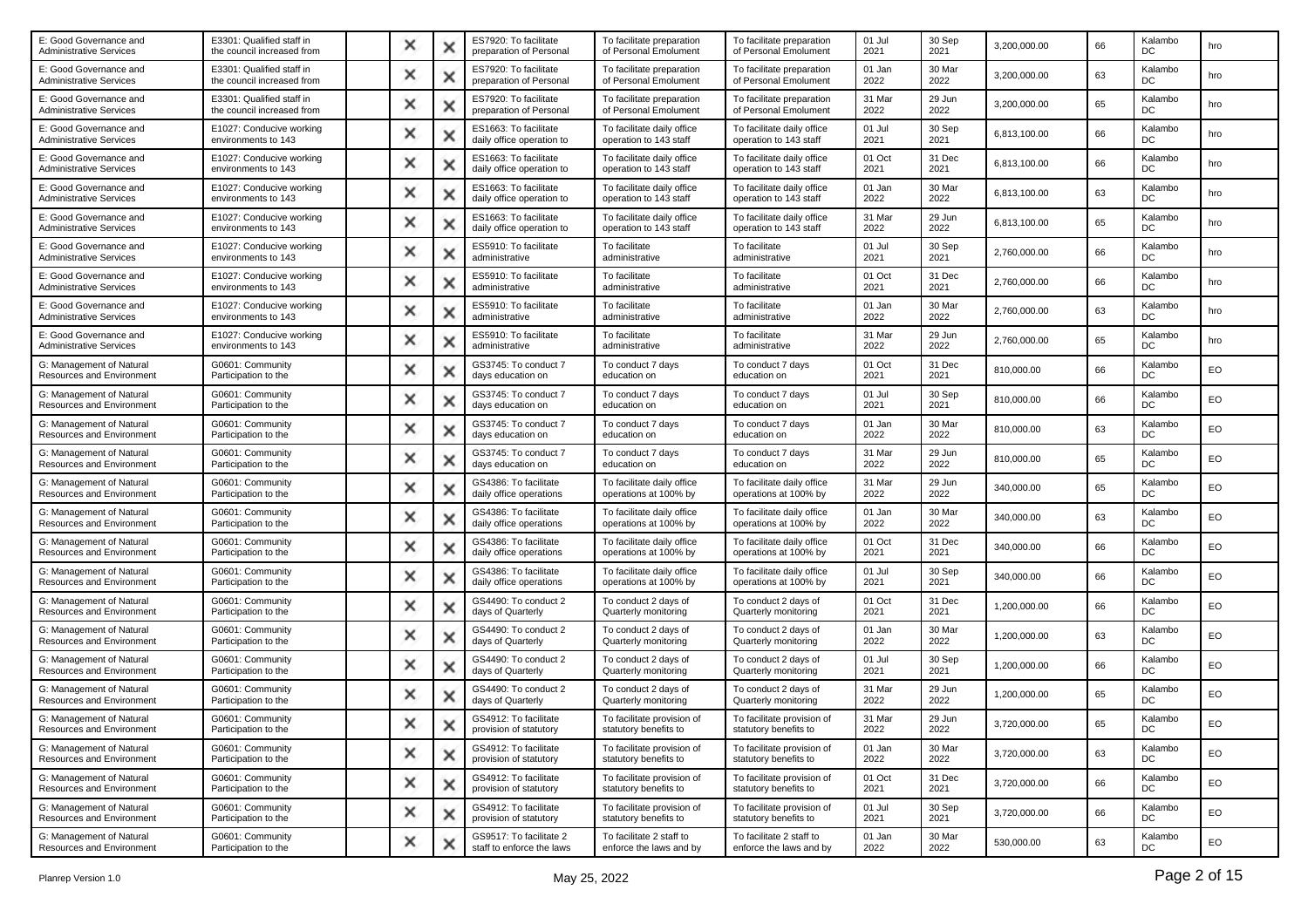| G: Management of Natural<br><b>Resources and Environment</b> | G0601: Community<br>Participation to the       | x        | × | GS9517: To facilitate 2<br>staff to enforce the laws | To facilitate 2 staff to<br>enforce the laws and by | To facilitate 2 staff to<br>enforce the laws and by | 01 Jul<br>2021 | 30 Sep<br>2021 | 530,000.00   | 66 | Kalambo<br>DC | EO         |
|--------------------------------------------------------------|------------------------------------------------|----------|---|------------------------------------------------------|-----------------------------------------------------|-----------------------------------------------------|----------------|----------------|--------------|----|---------------|------------|
| G: Management of Natural<br>Resources and Environment        | G0601: Community<br>Participation to the       | ×        | х | GS9517: To facilitate 2<br>staff to enforce the laws | To facilitate 2 staff to<br>enforce the laws and by | To facilitate 2 staff to<br>enforce the laws and by | 01 Oct<br>2021 | 31 Dec<br>2021 | 530,000.00   | 66 | Kalambo<br>DC | EO         |
| G: Management of Natural<br>Resources and Environment        | G0601: Community<br>Participation to the       | ×        | × | GS9517: To facilitate 2<br>staff to enforce the laws | To facilitate 2 staff to<br>enforce the laws and by | To facilitate 2 staff to<br>enforce the laws and by | 31 Mar<br>2022 | 29 Jun<br>2022 | 530,000.00   | 65 | Kalambo<br>DC | EO         |
| G: Management of Natural<br>Resources and Environment        | G0601: Community<br>Participation to the       | ×        | × | GS8019: To provide<br>education on proper            | To provide education on<br>proper methods of        | To provide education on<br>proper methods of        | 01 Jul<br>2021 | 30 Sep<br>2021 | 530,000.00   | 66 | Kalambo<br>DC | EO         |
| G: Management of Natural<br>Resources and Environment        | G0601: Community<br>Participation to the       | ×        | x | GS8019: To provide<br>education on proper            | To provide education on<br>proper methods of        | To provide education on<br>proper methods of        | 01 Oct<br>2021 | 31 Dec<br>2021 | 530,000.00   | 66 | Kalambo<br>DC | EO         |
| G: Management of Natural<br>Resources and Environment        | G0601: Community<br>Participation to the       | ×        | × | GS8019: To provide<br>education on proper            | To provide education on<br>proper methods of        | To provide education on<br>proper methods of        | 01 Jan<br>2022 | 30 Mar<br>2022 | 530,000.00   | 63 | Kalambo<br>DC | EO         |
| G: Management of Natural<br>Resources and Environment        | G0601: Community<br>Participation to the       | x        | × | GS8019: To provide<br>education on proper            | To provide education on<br>proper methods of        | To provide education on<br>proper methods of        | 31 Mar<br>2022 | 29 Jun<br>2022 | 530,000.00   | 65 | Kalambo<br>DC | EO         |
| G: Management of Natural<br>Resources and Environment        | G0601: Community<br>Participation to the       | ×        | х | GS8355: To conduct 10<br>days on cesspit             | To conduct 10 days on<br>cesspit emptying at        | To conduct 10 days on<br>cesspit emptying at        | 31 Mar<br>2022 | 29 Jun<br>2022 | 500,000.00   | 65 | Kalambo<br>DC | EO         |
| G: Management of Natural<br>Resources and Environment        | G0601: Community<br>Participation to the       | ×        | × | GS8355: To conduct 10<br>days on cesspit             | To conduct 10 days on<br>cesspit emptying at        | To conduct 10 days on<br>cesspit emptying at        | 01 Jul<br>2021 | 30 Sep<br>2021 | 500,000.00   | 66 | Kalambo<br>DC | EO         |
| G: Management of Natural<br>Resources and Environment        | G0601: Community<br>Participation to the       | $\times$ | × | GS8355: To conduct 10<br>days on cesspit             | To conduct 10 days on<br>cesspit emptying at        | To conduct 10 days on<br>cesspit emptying at        | 01 Oct<br>2021 | 31 Dec<br>2021 | 500,000.00   | 66 | Kalambo<br>DC | EO         |
| G: Management of Natural<br>Resources and Environment        | G0601: Community<br>Participation to the       | ×        | × | GS8355: To conduct 10<br>days on cesspit             | To conduct 10 days on<br>cesspit emptying at        | To conduct 10 days on<br>cesspit emptying at        | 01 Jan<br>2022 | 30 Mar<br>2022 | 500,000.00   | 63 | Kalambo<br>DC | EO         |
| G: Management of Natural<br>Resources and Environment        | G0601: Community<br>Participation to the       | ×        | х | GS8136: To plant 100<br>Trees to the 2 areas         | To plant 100 Trees to<br>the 2 areas surrounding    | To plant 100 Trees to<br>the 2 areas surrounding    | 01 Jul<br>2021 | 30 Sep<br>2021 | 290,000.00   | 66 | Kalambo<br>DC | EO         |
| G: Management of Natural<br>Resources and Environment        | G0601: Community<br>Participation to the       | x        | × | GS8136: To plant 100<br>Trees to the 2 areas         | To plant 100 Trees to<br>the 2 areas surrounding    | To plant 100 Trees to<br>the 2 areas surrounding    | 01 Oct<br>2021 | 31 Dec<br>2021 | 290,000.00   | 66 | Kalambo<br>DC | EO         |
| G: Management of Natural<br>Resources and Environment        | G0601: Community<br>Participation to the       | ×        | х | GS8136: To plant 100<br>Trees to the 2 areas         | To plant 100 Trees to<br>the 2 areas surrounding    | To plant 100 Trees to<br>the 2 areas surrounding    | 01 Jan<br>2022 | 30 Mar<br>2022 | 290,000.00   | 63 | Kalambo<br>DC | EO         |
| G: Management of Natural<br>Resources and Environment        | G0601: Community<br>Participation to the       | ×        | × | GS8136: To plant 100<br>Trees to the 2 areas         | To plant 100 Trees to<br>the 2 areas surrounding    | To plant 100 Trees to<br>the 2 areas surrounding    | 31 Mar<br>2022 | 29 Jun<br>2022 | 290,000.00   | 65 | Kalambo<br>DC | EO         |
| G: Management of Natural<br>Resources and Environment        | G0601: Community<br>Participation to the       | ×        | × | GS4762: To provide<br>quarterly education to         | To provide quarterly<br>education to the            | To provide quarterly<br>education to the            | 01 Oct<br>2021 | 31 Dec<br>2021 | 600,000.00   | 66 | Kalambo<br>DC | EO         |
| G: Management of Natural<br>Resources and Environment        | G0601: Community<br>Participation to the       | ×        | x | GS4762: To provide<br>quarterly education to         | To provide quarterly<br>education to the            | To provide quarterly<br>education to the            | 31 Mar<br>2022 | 29 Jun<br>2022 | 600,000.00   | 65 | Kalambo<br>DC | EO         |
| G: Management of Natural<br>Resources and Environment        | G0601: Community<br>Participation to the       | ×        | × | GS4762: To provide<br>quarterly education to         | To provide quarterly<br>education to the            | To provide quarterly<br>education to the            | 01 Jan<br>2022 | 30 Mar<br>2022 | 600,000.00   | 63 | Kalambo<br>DC | EO         |
| G: Management of Natural<br>Resources and Environment        | G0601: Community<br>Participation to the       | x        | × | GS4762: To provide<br>quarterly education to         | To provide quarterly<br>education to the            | To provide quarterly<br>education to the            | 01 Jul<br>2021 | 30 Sep<br>2021 | 600,000.00   | 66 | Kalambo<br>DC | EO         |
| D: Quality and Quantity of Socio-<br>Economic Services and   | D2301: Information on<br>business licenses and | ×        | х | DC4619: To provide<br>education and sensitize        | To provide education<br>and sensitize the           | To provide education<br>and sensitize the           | 01 Jan<br>2022 | 30 Mar<br>2022 | 4,150,000.00 | 63 | Kalambo<br>DC | <b>RA</b>  |
| D: Quality and Quantity of Socio-<br>Economic Services and   | D2301: Information on<br>business licenses and | ×        | × | DC4619: To provide<br>education and sensitize        | To provide education<br>and sensitize the           | To provide education<br>and sensitize the           | 31 Mar<br>2022 | 29 Jun<br>2022 | 4,150,000.00 | 65 | Kalambo<br>DC | <b>RA</b>  |
| D: Quality and Quantity of Socio-<br>Economic Services and   | D2301: Information on<br>business licenses and | $\times$ | × | DC4619: To provide<br>education and sensitize        | To provide education<br>and sensitize the           | To provide education<br>and sensitize the           | 01 Jul<br>2021 | 30 Sep<br>2021 | 4,150,000.00 | 66 | Kalambo<br>DC | <b>RA</b>  |
| D: Quality and Quantity of Socio-<br>Economic Services and   | D2301: Information on<br>business licenses and | ×        | х | DC4619: To provide<br>education and sensitize        | To provide education<br>and sensitize the           | To provide education<br>and sensitize the           | 01 Oct<br>2021 | 31 Dec<br>2021 | 4,150,000.00 | 66 | Kalambo<br>DC | <b>RA</b>  |
| D: Quality and Quantity of Socio-<br>Economic Services and   | D2301: Information on<br>business licenses and |          |   | DS4327: To facilitate<br>departmental day to         | To facilitate<br>departmental day to                | To facilitate<br>departmental day to                | 31 Mar<br>2022 | 29 Jun<br>2022 | 830,000.00   | 65 | Kalambo<br>DC | Accountant |
| D: Quality and Quantity of Socio-<br>Economic Services and   | D2301: Information on<br>business licenses and | ×        | x | DS4327: To facilitate<br>departmental day to         | To facilitate<br>departmental day to                | To facilitate<br>departmental day to                | 01 Oct<br>2021 | 31 Dec<br>2021 | 830,000.00   | 66 | Kalambo<br>DC | Accountant |
| D: Quality and Quantity of Socio-<br>Economic Services and   | D2301: Information on<br>business licenses and | ×        | x | DS4327: To facilitate<br>departmental day to         | To facilitate<br>departmental day to                | To facilitate<br>departmental day to                | 01 Jul<br>2021 | 30 Sep<br>2021 | 830,000.00   | 66 | Kalambo<br>DC | Accountant |
| D: Quality and Quantity of Socio-<br>Economic Services and   | D2301: Information on<br>business licenses and | ×        | × | DS4327: To facilitate<br>departmental day to         | To facilitate<br>departmental day to                | To facilitate<br>departmental day to                | 01 Jan<br>2022 | 30 Mar<br>2022 | 830,000.00   | 63 | Kalambo<br>DC | Accountant |
| D: Quality and Quantity of Socio-<br>Economic Services and   | D2301: Information on<br>business licenses and | ×        | × | DS5731: To facilitate<br>collection of business      | To facilitate collection of<br>business licenses    | To facilitate collection of<br>business licenses    | 31 Mar<br>2022 | 29 Jun<br>2022 | 3,540,000.00 | 65 | Kalambo<br>DC | RA         |
|                                                              |                                                |          |   |                                                      |                                                     |                                                     |                |                |              |    |               |            |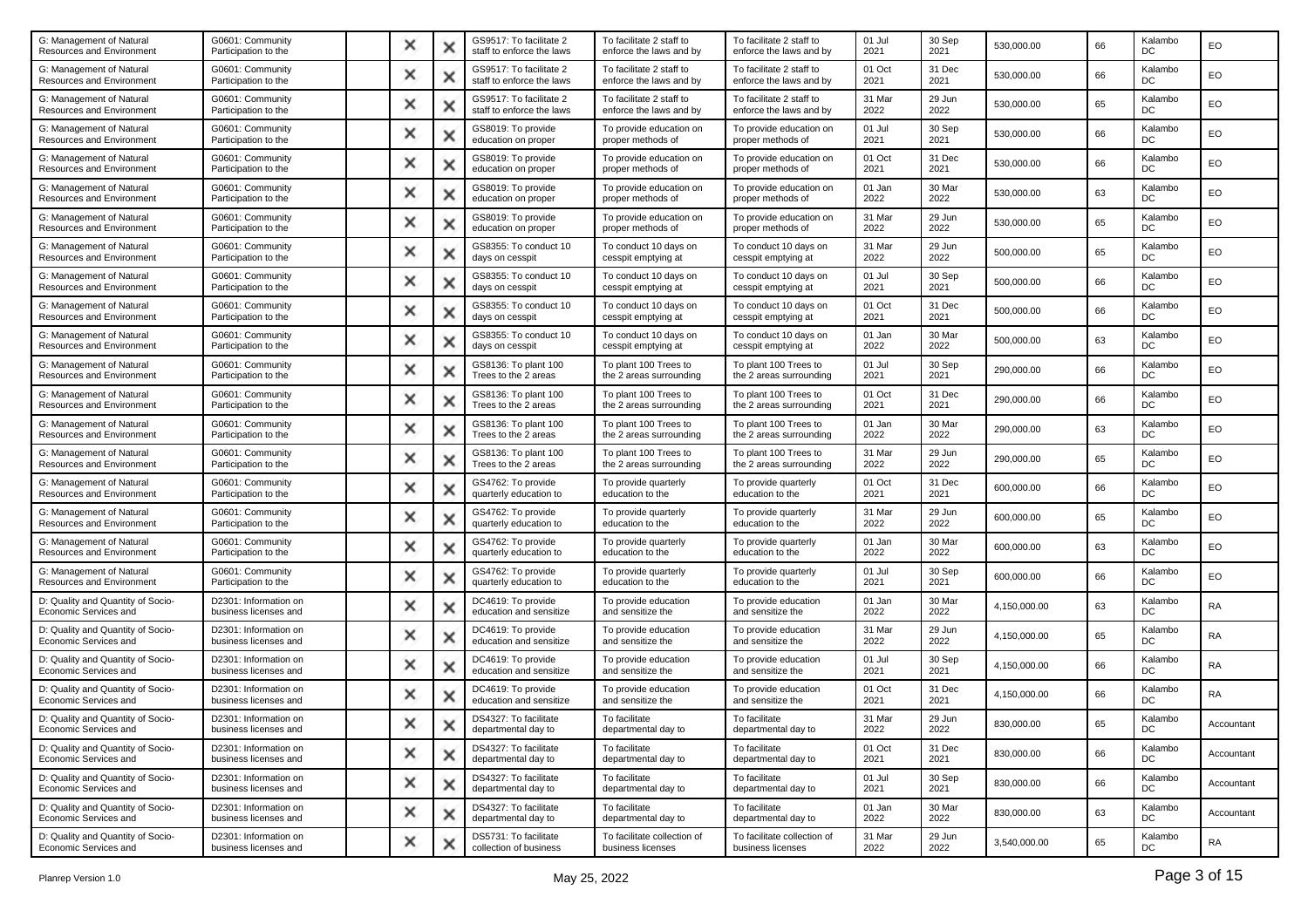| D: Quality and Quantity of Socio-<br>Economic Services and   | D2301: Information on<br>business licenses and    | × |   | DS5731: To facilitate<br>collection of business   | To facilitate collection of<br>business licenses      | To facilitate collection of<br>business licenses      | 01 Oct<br>2021 | 31 Dec<br>2021 | 3,540,000.00 | 66 | Kalambo<br>DC | <b>RA</b>           |
|--------------------------------------------------------------|---------------------------------------------------|---|---|---------------------------------------------------|-------------------------------------------------------|-------------------------------------------------------|----------------|----------------|--------------|----|---------------|---------------------|
| D: Quality and Quantity of Socio-<br>Economic Services and   | D2301: Information on<br>business licenses and    | × |   | DS5731: To facilitate<br>collection of business   | To facilitate collection of<br>business licenses      | To facilitate collection of<br>business licenses      | 01 Jul<br>2021 | 30 Sep<br>2021 | 3,540,000.00 | 66 | Kalambo<br>DC | RA                  |
| D: Quality and Quantity of Socio-<br>Economic Services and   | D2301: Information on<br>business licenses and    | × |   | DS5731: To facilitate<br>collection of business   | To facilitate collection of<br>business licenses      | To facilitate collection of<br>business licenses      | 01 Jan<br>2022 | 30 Mar<br>2022 | 3,540,000.00 | 63 | Kalambo<br>DC | RA                  |
| D: Quality and Quantity of Socio-<br>Economic Services and   | D2201: Working<br>environment to 5                | × |   | DS2203: To facilitate<br>payment of statutory     | To facilitate payment of<br>statutory benefits to 5   | To facilitate payment of<br>statutory benefits to 5   | 01 Jan<br>2022 | 30 Mar<br>2022 | 7,520,000.00 | 63 | Kalambo<br>DC |                     |
| D: Quality and Quantity of Socio-<br>Economic Services and   | D2201: Working<br>environment to 5                | × |   | DS2203: To facilitate<br>payment of statutory     | To facilitate payment of<br>statutory benefits to 5   | To facilitate payment of<br>statutory benefits to 5   | 01 Jul<br>2021 | 30 Sep<br>2021 | 7,520,000.00 | 66 | Kalambo<br>DC |                     |
| D: Quality and Quantity of Socio-<br>Economic Services and   | D2201: Working<br>environment to 5                | × |   | DS2203: To facilitate<br>payment of statutory     | To facilitate payment of<br>statutory benefits to 5   | To facilitate payment of<br>statutory benefits to 5   | 31 Mar<br>2022 | 29 Jun<br>2022 | 7,520,000.00 | 65 | Kalambo<br>DC |                     |
| D: Quality and Quantity of Socio-<br>Economic Services and   | D2201: Working<br>environment to 5                | × |   | DS2203: To facilitate<br>payment of statutory     | To facilitate payment of<br>statutory benefits to 5   | To facilitate payment of<br>statutory benefits to 5   | 01 Oct<br>2021 | 31 Dec<br>2021 | 7,520,000.00 | 66 | Kalambo<br>DC |                     |
| D: Quality and Quantity of Socio-<br>Economic Services and   | D2201: Working<br>environment to 5                | × |   | DS4513: To facilitate<br>departmental day to      | To facilitate<br>departmental day to                  | To facilitate<br>departmental day to                  | 01 Oct<br>2021 | 31 Dec<br>2021 | 3,000,000.00 | 66 | Kalambo<br>DC | Planning<br>Officer |
| D: Quality and Quantity of Socio-<br>Economic Services and   | D2201: Working<br>environment to 5                | × |   | DS4513: To facilitate<br>departmental day to      | To facilitate<br>departmental day to                  | To facilitate<br>departmental day to                  | 01 Jul<br>2021 | 30 Sep<br>2021 | 3,000,000.00 | 66 | Kalambo<br>DC | Planning<br>Officer |
| D: Quality and Quantity of Socio-<br>Economic Services and   | D2201: Working<br>environment to 5                | × |   | DS4513: To facilitate<br>departmental day to      | To facilitate<br>departmental day to                  | To facilitate<br>departmental day to                  | 31 Mar<br>2022 | 29 Jun<br>2022 | 3,000,000.00 | 65 | Kalambo<br>DC | Planning<br>Officer |
| D: Quality and Quantity of Socio-<br>Economic Services and   | D2201: Working<br>environment to 5                | × |   | DS4513: To facilitate<br>departmental day to      | To facilitate<br>departmental day to                  | To facilitate<br>departmental day to                  | 01 Jan<br>2022 | 30 Mar<br>2022 | 3,000,000.00 | 63 | Kalambo<br>DC | Planning<br>Officer |
| C: Access to Quality and<br><b>Equitable Social Services</b> | C3801: Projects<br>supervision and                | × | x | CS7280: To facilitate<br>supervision, monitoring  | To facilitate supervision,<br>monitoring and          | To facilitate supervision,<br>monitoring and          | 01 Oct<br>2021 | 31 Dec<br>2021 | 2,000,000.00 | 66 | Kalambo<br>DC | Planning<br>Officer |
| C: Access to Quality and<br><b>Equitable Social Services</b> | C3801: Projects<br>supervision and                | × |   | CS7280: To facilitate<br>supervision, monitoring  | To facilitate supervision,<br>monitoring and          | To facilitate supervision,<br>monitoring and          | 01 Jul<br>2021 | 30 Sep<br>2021 | 2,000,000.00 | 66 | Kalambo<br>DC | Planning<br>Officer |
| C: Access to Quality and<br><b>Equitable Social Services</b> | C3801: Projects<br>supervision and                | × |   | CS7280: To facilitate<br>supervision, monitoring  | To facilitate supervision,<br>monitoring and          | To facilitate supervision,<br>monitoring and          | 31 Mar<br>2022 | 29 Jun<br>2022 | 2,000,000.00 | 65 | Kalambo<br>DC | Planning<br>Officer |
| C: Access to Quality and<br><b>Equitable Social Services</b> | C3801: Projects<br>supervision and                | × |   | CS7280: To facilitate<br>supervision, monitoring  | To facilitate supervision,<br>monitoring and          | To facilitate supervision,<br>monitoring and          | 01 Jan<br>2022 | 30 Mar<br>2022 | 2,000,000.00 | 63 | Kalambo<br>DC | Planning<br>Officer |
| D: Quality and Quantity of Socio-<br>Economic Services and   | D2401: District investment<br>and social economic | × |   | DS3778: To facilitate<br>updating of district's   | To facilitate updating of<br>district's socioeconomic | To facilitate updating of<br>district's socioeconomic | 01 Jul<br>2021 | 30 Sep<br>2021 | 1,800,000.00 | 66 | Kalambo<br>DC |                     |
| D: Quality and Quantity of Socio-<br>Economic Services and   | D2401: District investment<br>and social economic | × |   | DS3778: To facilitate<br>updating of district's   | To facilitate updating of<br>district's socioeconomic | To facilitate updating of<br>district's socioeconomic | 01 Jan<br>2022 | 30 Mar<br>2022 | 1,800,000.00 | 63 | Kalambo<br>DC |                     |
| D: Quality and Quantity of Socio-<br>Economic Services and   | D2401: District investment<br>and social economic | × |   | DS3778: To facilitate<br>updating of district's   | To facilitate updating of<br>district's socioeconomic | To facilitate updating of<br>district's socioeconomic | 31 Mar<br>2022 | 29 Jun<br>2022 | 1,800,000.00 | 65 | Kalambo<br>DC |                     |
| D: Quality and Quantity of Socio-<br>Economic Services and   | D2401: District investment<br>and social economic | × |   | DS3778: To facilitate<br>updating of district's   | To facilitate updating of<br>district's socioeconomic | To facilitate updating of<br>district's socioeconomic | 01 Oct<br>2021 | 31 Dec<br>2021 | 1,800,000.00 | 66 | Kalambo<br>DC |                     |
| D: Quality and Quantity of Socio-<br>Economic Services and   | D2401: District investment<br>and social economic | × |   | DS9350: To facilitate<br>collection, analysis and | To facilitate collection,<br>analysis and translation | To facilitate collection,<br>analysis and translation | 01 Jan<br>2022 | 30 Mar<br>2022 | 2,801,000.00 | 63 | Kalambo<br>DC |                     |
| D: Quality and Quantity of Socio-<br>Economic Services and   | D2401: District investment<br>and social economic | × |   | DS9350: To facilitate<br>collection, analysis and | To facilitate collection,<br>analysis and translation | To facilitate collection,<br>analysis and translation | 01 Jul<br>2021 | 30 Sep<br>2021 | 2,801,000.00 | 66 | Kalambo<br>DC |                     |
| D: Quality and Quantity of Socio-<br>Economic Services and   | D2401: District investment<br>and social economic | × |   | DS9350: To facilitate<br>collection, analysis and | To facilitate collection,<br>analysis and translation | To facilitate collection,<br>analysis and translation | 31 Mar<br>2022 | 29 Jun<br>2022 | 2,801,000.00 | 65 | Kalambo<br>DC |                     |
| D: Quality and Quantity of Socio-<br>Economic Services and   | D2401: District investment<br>and social economic | × |   | DS9350: To facilitate<br>collection, analysis and | To facilitate collection,<br>analysis and translation | To facilitate collection,<br>analysis and translation | 01 Oct<br>2021 | 31 Dec<br>2021 | 2.801.000.00 | 66 | Kalambo<br>DC |                     |
| C: Access to Quality and<br><b>Equitable Social Services</b> | C3801: Projects<br>supervision and                |   |   | CS6241: To facilitate<br>monthly based            | To facilitate monthly<br>based supervision,           | To facilitate monthly<br>based supervision,           | 31 Mar<br>2022 | 29 Jun<br>2022 | 8,838,000.00 | 65 | Kalambo<br>DC |                     |
| C: Access to Quality and<br><b>Equitable Social Services</b> | C3801: Projects<br>supervision and                | × | × | CS6241: To facilitate<br>monthly based            | To facilitate monthly<br>based supervision,           | To facilitate monthly<br>based supervision,           | 01 Oct<br>2021 | 31 Dec<br>2021 | 8.838.000.00 | 66 | Kalambo<br>DC |                     |
| C: Access to Quality and<br><b>Equitable Social Services</b> | C3801: Projects<br>supervision and                | × | × | CS6241: To facilitate<br>monthly based            | To facilitate monthly<br>based supervision,           | To facilitate monthly<br>based supervision,           | 01 Jul<br>2021 | 30 Sep<br>2021 | 8,838,000.00 | 66 | Kalambo<br>DC |                     |
| C: Access to Quality and<br><b>Equitable Social Services</b> | C3801: Projects<br>supervision and                | × | × | CS6241: To facilitate<br>monthly based            | To facilitate monthly<br>based supervision,           | To facilitate monthly<br>based supervision,           | 01 Jan<br>2022 | 30 Mar<br>2022 | 8,838,000.00 | 63 | Kalambo<br>DC |                     |
| E: Good Governance and<br><b>Administrative Services</b>     | E1005: Conducive working<br>environment to 5      | × |   | EC5944: To facilitate<br>conducive working        | To facilitate conducive<br>working environment to     | To facilitate conducive<br>working environment to     | 31 Mar<br>2022 | 29 Jun<br>2022 | 500,000.00   | 65 | Kalambo<br>DC |                     |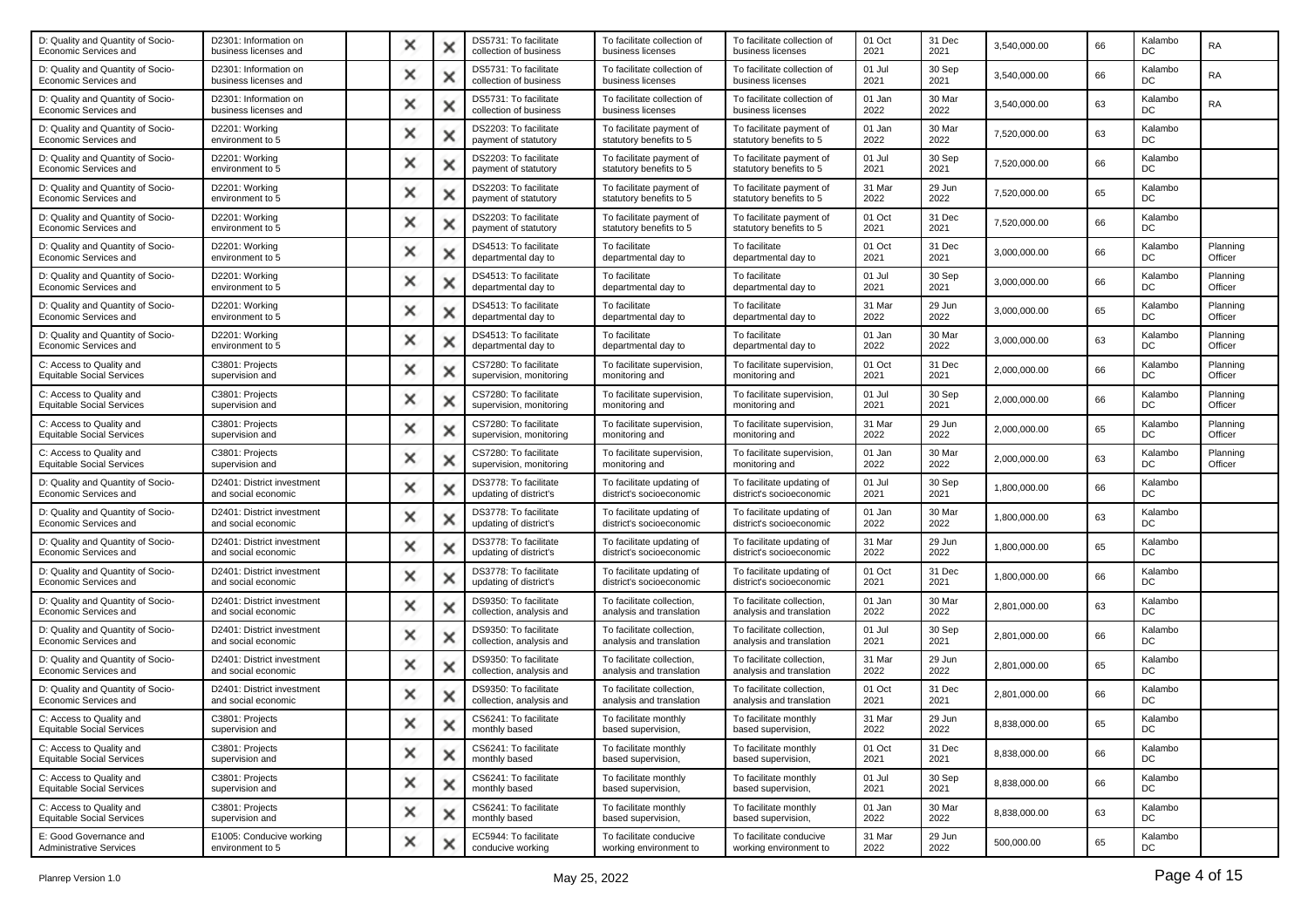| D2501: Planned<br>settlement in rural areas            | × | DS2890: To facilitate<br>Survey and Mapping of                                                                                                                     | To facilitate Survey and<br>Mapping of 80 plots at    | To facilitate Survey and<br>Mapping of 80 plots at    | 01 Jul<br>2021 | 30 Sep<br>2021 | 2,180,000.00 | 66 | Kalambo<br>DC  |                   |
|--------------------------------------------------------|---|--------------------------------------------------------------------------------------------------------------------------------------------------------------------|-------------------------------------------------------|-------------------------------------------------------|----------------|----------------|--------------|----|----------------|-------------------|
| D2501: Planned<br>settlement in rural areas            | × | DS2890: To facilitate<br>Survey and Mapping of                                                                                                                     | To facilitate Survey and<br>Mapping of 80 plots at    | To facilitate Survey and<br>Mapping of 80 plots at    | 01 Oct<br>2021 | 31 Dec<br>2021 | 2,180,000.00 | 66 | Kalambo<br>DC  |                   |
| D2501: Planned<br>settlement in rural areas            | × | DS2890: To facilitate<br>Survey and Mapping of                                                                                                                     | To facilitate Survey and<br>Mapping of 80 plots at    | To facilitate Survey and<br>Mapping of 80 plots at    | 01 Jan<br>2022 | 30 Mar<br>2022 | 2,180,000.00 | 63 | Kalambo<br>DC  |                   |
| D2501: Planned<br>settlement in rural areas            | × | DS2890: To facilitate<br>Survey and Mapping of                                                                                                                     | To facilitate Survey and<br>Mapping of 80 plots at    | To facilitate Survey and<br>Mapping of 80 plots at    | 31 Mar<br>2022 | 29 Jun<br>2022 | 2,180,000.00 | 65 | Kalambo<br>DC  |                   |
| D2501: Planned<br>settlement in rural areas            | х | DC6140: To facilitate<br>provision of Statutory                                                                                                                    | To facilitate provision of<br>Statutory benefits to 3 | To facilitate provision of<br>Statutory benefits to 3 | 01 Oct<br>2021 | 31 Dec<br>2021 | 3,290,000.00 | 66 | Kalambo<br>DC  |                   |
| D2501: Planned<br>settlement in rural areas            | × | DC6140: To facilitate<br>provision of Statutory                                                                                                                    | To facilitate provision of<br>Statutory benefits to 3 | To facilitate provision of<br>Statutory benefits to 3 | 31 Mar<br>2022 | 29 Jun<br>2022 | 3,290,000.00 | 65 | Kalambo<br>DC  |                   |
| D2501: Planned<br>settlement in rural areas            | × | DC6140: To facilitate<br>provision of Statutory                                                                                                                    | To facilitate provision of<br>Statutory benefits to 3 | To facilitate provision of<br>Statutory benefits to 3 | 01 Jul<br>2021 | 30 Sep<br>2021 | 3,290,000.00 | 66 | Kalambo<br>DC  |                   |
| D2501: Planned<br>settlement in rural areas            | х | DC6140: To facilitate<br>provision of Statutory                                                                                                                    | To facilitate provision of<br>Statutory benefits to 3 | To facilitate provision of<br>Statutory benefits to 3 | 01 Jan<br>2022 | 30 Mar<br>2022 | 3,290,000.00 | 63 | Kalambo<br>DC  |                   |
| D2501: Planned<br>settlement in rural areas            | × | DS2221: To facilitate<br>preparation of 2 Layout                                                                                                                   | To facilitate preparation<br>of 2 Layout plans of two | To facilitate preparation<br>of 2 Layout plans of two | 01 Jul<br>2021 | 30 Sep<br>2021 | 1,470,000.00 | 66 | Kalambo<br>DC  |                   |
| D2501: Planned<br>settlement in rural areas            | × | DS2221: To facilitate<br>preparation of 2 Layout                                                                                                                   | To facilitate preparation<br>of 2 Layout plans of two | To facilitate preparation<br>of 2 Layout plans of two | 31 Mar<br>2022 | 29 Jun<br>2022 | 1,470,000.00 | 65 | Kalambo<br>DC  |                   |
| D2501: Planned<br>settlement in rural areas            | × | DS2221: To facilitate<br>preparation of 2 Layout                                                                                                                   | To facilitate preparation<br>of 2 Layout plans of two | To facilitate preparation<br>of 2 Layout plans of two | 01 Oct<br>2021 | 31 Dec<br>2021 | 1,470,000.00 | 66 | Kalambo<br>DC  |                   |
| D2501: Planned<br>settlement in rural areas            | × | DS2221: To facilitate<br>preparation of 2 Layout                                                                                                                   | To facilitate preparation<br>of 2 Layout plans of two | To facilitate preparation<br>of 2 Layout plans of two | 01 Jan<br>2022 | 30 Mar<br>2022 | 1,470,000.00 | 63 | Kalambo<br>DC  |                   |
| E1005: Conducive working<br>environment to 5           | × | ES4550: To facilitate<br>provision of statutory                                                                                                                    | To facilitate provision of<br>statutory benefits to 2 | To facilitate provision of<br>statutory benefits to 2 | 31 Mar<br>2022 | 29 Jun<br>2022 | 1,700,000.00 | 65 | Kalambo<br>DC  | Forest<br>Officer |
| E1005: Conducive working<br>environment to 5           | х | ES4550: To facilitate<br>provision of statutory                                                                                                                    | To facilitate provision of<br>statutory benefits to 2 | To facilitate provision of<br>statutory benefits to 2 | 01 Jul<br>2021 | 30 Sep<br>2021 | 1,700,000.00 | 66 | Kalambo<br>DC  | Forest<br>Officer |
| E1005: Conducive working<br>environment to 5           | × | ES4550: To facilitate<br>provision of statutory                                                                                                                    | To facilitate provision of<br>statutory benefits to 2 | To facilitate provision of<br>statutory benefits to 2 | 01 Oct<br>2021 | 31 Dec<br>2021 | 1,700,000.00 | 66 | Kalambo<br>DC  | Forest<br>Officer |
| E1005: Conducive working<br>environment to 5           | × | ES4550: To facilitate<br>provision of statutory                                                                                                                    | To facilitate provision of<br>statutory benefits to 2 | To facilitate provision of<br>statutory benefits to 2 | 01 Jan<br>2022 | 30 Mar<br>2022 | 1,700,000.00 | 63 | Kalambo<br>DC  | Forest<br>Officer |
| G0402: Frequency of<br>poaching and Elephant           | х | GS1103: To facilitate<br>monthly anti-poaching                                                                                                                     | To facilitate monthly<br>anti-poaching patrols        | To facilitate monthly<br>anti-poaching patrols        | 01 Jul<br>2021 | 30 Sep<br>2021 | 5,780,000.00 | 66 | Kalambo<br>DC  |                   |
| G0402: Frequency of<br>poaching and Elephant           | x | GS1103: To facilitate<br>monthly anti-poaching                                                                                                                     | To facilitate monthly<br>anti-poaching patrols        | To facilitate monthly<br>anti-poaching patrols        | 31 Mar<br>2022 | 29 Jun<br>2022 | 5,780,000.00 | 65 | Kalambo<br>DC  |                   |
| G0402: Frequency of<br>poaching and Elephant           | × | GS1103: To facilitate<br>monthly anti-poaching                                                                                                                     | To facilitate monthly<br>anti-poaching patrols        | To facilitate monthly<br>anti-poaching patrols        | 01 Jan<br>2022 | 30 Mar<br>2022 | 5,780,000.00 | 63 | Kalambo<br>DC  |                   |
| G0402: Frequency of<br>poaching and Elephant           | × | GS1103: To facilitate<br>monthly anti-poaching                                                                                                                     | To facilitate monthly<br>anti-poaching patrols        | To facilitate monthly<br>anti-poaching patrols        | 01 Oct<br>2021 | 31 Dec<br>2021 | 5,780,000.00 | 66 | Kalambo<br>DC  |                   |
| E1016: Conducive working<br>environment to four (4)    | × | ES5087: To facilitate 4<br>legal Officers to attend                                                                                                                | To facilitate 4 legal<br>Officers to attend           | To facilitate 4 legal<br>Officers to attend           | 01 Jul<br>2021 | 30 Sep<br>2021 | 860,000.00   | 66 | Kalambo<br>DC  | LO                |
| E1016: Conducive working<br>environment to four (4)    | × | ES5087: To facilitate 4<br>legal Officers to attend                                                                                                                | To facilitate 4 legal<br>Officers to attend           | To facilitate 4 legal<br>Officers to attend           | 01 Oct<br>2021 | 31 Dec<br>2021 | 860,000.00   | 66 | Kalambo<br>DC  | LO                |
| E1016: Conducive working<br>environment to four (4)    | х | ES5087: To facilitate 4<br>legal Officers to attend                                                                                                                | To facilitate 4 legal<br>Officers to attend           | To facilitate 4 legal<br>Officers to attend           | 01 Jan<br>2022 | 30 Mar<br>2022 | 860,000.00   | 63 | Kalambo<br>DC  | LO                |
| E1016: Conducive working<br>environment to four (4)    |   | ES5087: To facilitate 4<br>legal Officers to attend                                                                                                                | To facilitate 4 legal<br>Officers to attend           | To facilitate 4 legal<br>Officers to attend           | 31 Mar<br>2022 | 29 Jun<br>2022 | 860,000.00   | 65 | Kalambo<br>DC. | $\Omega$          |
| E1017: Statutory benefits<br>to one (1) staff Improved |   | ES2809: To Facititate<br>Statutory benefit to 1                                                                                                                    | To Facititate Statutory<br>benefit to 1 Legal Staff   | To Facititate Statutory<br>benefit to 1 Legal Staff   | 01 Jan<br>2022 | 30 Mar<br>2022 | 4,140,000.00 | 63 | Kalambo<br>DC  | LO                |
| E1017: Statutory benefits<br>to one (1) staff improved |   | ES2809: To Facititate<br>Statutory benefit to 1                                                                                                                    | To Facititate Statutory<br>benefit to 1 Legal Staff   | To Facititate Statutory<br>benefit to 1 Legal Staff   | 01 Jul<br>2021 | 30 Sep<br>2021 | 4,140,000.00 | 66 | Kalambo<br>DC  | LO                |
| E1017: Statutory benefits<br>to one (1) staff improved |   | ES2809: To Facititate<br>Statutory benefit to 1                                                                                                                    | To Facititate Statutory<br>benefit to 1 Legal Staff   | To Facititate Statutory<br>benefit to 1 Legal Staff   | 01 Oct<br>2021 | 31 Dec<br>2021 | 4,140,000.00 | 66 | Kalambo<br>DC  | LO                |
| E1017: Statutory benefits<br>to one (1) staff Improved |   | ES2809: To Facititate<br>Statutory benefit to 1                                                                                                                    | To Facititate Statutory<br>benefit to 1 Legal Staff   | To Facititate Statutory<br>benefit to 1 Legal Staff   | 31 Mar<br>2022 | 29 Jun<br>2022 | 4,140,000.00 | 65 | Kalambo<br>DC  | LO                |
|                                                        |   | x<br>×<br>×<br>×<br>×<br>×<br>x<br>×<br>×<br>$\times$<br>×<br>×<br>x<br>×<br>×<br>$\times$<br>×<br>×<br>x<br>×<br>×<br>$\times$<br>×<br>×<br>×<br>x<br>×<br>×<br>× | x<br>x                                                |                                                       |                |                |              |    |                |                   |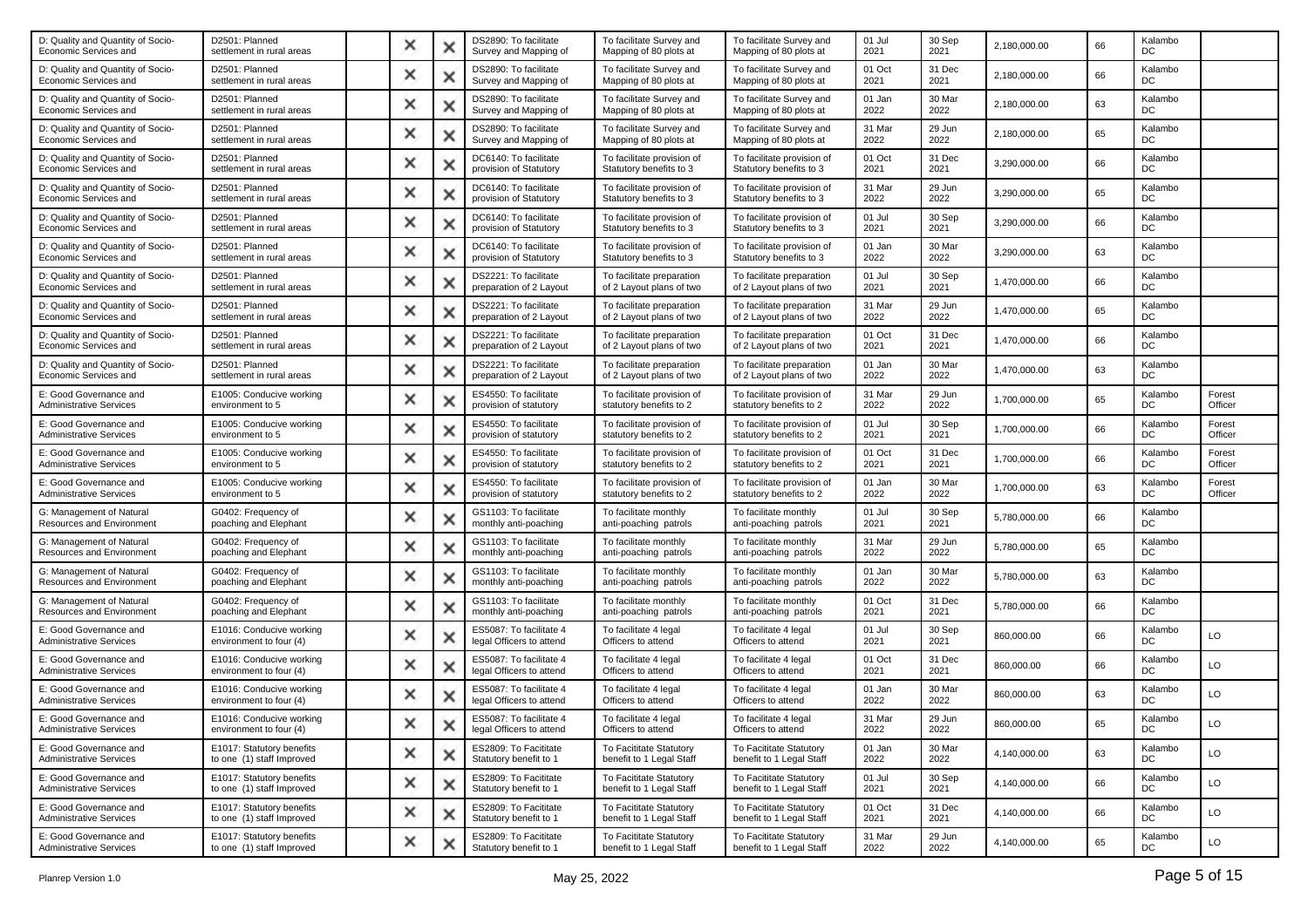| E: Good Governance and<br><b>Administrative Services</b> | E1022: Conducive working<br>Environment to 3 Internal | ×            |   | EC3068: To facilitate<br>internal audit unit staff | To facilitate internal<br>audit unit staff to attend | To facilitate internal<br>audit unit staff to attend | 01 Oct<br>2021 | 31 Dec<br>2021 | 1,500,000.00 | 66 | Kalambo<br>DC |                       |
|----------------------------------------------------------|-------------------------------------------------------|--------------|---|----------------------------------------------------|------------------------------------------------------|------------------------------------------------------|----------------|----------------|--------------|----|---------------|-----------------------|
| E: Good Governance and<br><b>Administrative Services</b> | E1022: Conducive working<br>Environment to 3 Internal | ×            |   | EC3068: To facilitate<br>internal audit unit staff | To facilitate internal<br>audit unit staff to attend | To facilitate internal<br>audit unit staff to attend | 31 Mar<br>2022 | 29 Jun<br>2022 | 1,500,000.00 | 65 | Kalambo<br>DC |                       |
| E: Good Governance and<br><b>Administrative Services</b> | E1022: Conducive working<br>Environment to 3 Internal | ×            |   | ES3858: To facilitate<br>statutory benefit to      | To facilitate statutory<br>benefit to head of        | To facilitate statutory<br>benefit to head of        | 01 Jul<br>2021 | 30 Sep<br>2021 | 4,680,000.00 | 66 | Kalambo<br>DC |                       |
| E: Good Governance and<br><b>Administrative Services</b> | E1022: Conducive working<br>Environment to 3 Internal | ×            |   | ES3858: To facilitate<br>statutory benefit to      | To facilitate statutory<br>benefit to head of        | To facilitate statutory<br>benefit to head of        | 01 Oct<br>2021 | 31 Dec<br>2021 | 4,680,000.00 | 66 | Kalambo<br>DC |                       |
| E: Good Governance and<br><b>Administrative Services</b> | E1022: Conducive working<br>Environment to 3 Internal | ×            | Ж | ES3858: To facilitate<br>statutory benefit to      | To facilitate statutory<br>benefit to head of        | To facilitate statutory<br>benefit to head of        | 31 Mar<br>2022 | 29 Jun<br>2022 | 4,680,000.00 | 65 | Kalambo<br>DC |                       |
| E: Good Governance and<br><b>Administrative Services</b> | E1022: Conducive working<br>Environment to 3 Internal | ×            | × | ES3858: To facilitate<br>statutory benefit to      | To facilitate statutory<br>benefit to head of        | To facilitate statutory<br>benefit to head of        | 01 Jan<br>2022 | 30 Mar<br>2022 | 4,680,000.00 | 63 | Kalambo<br>DC |                       |
| E: Good Governance and<br>Administrative Services        | E1022: Conducive working<br>Environment to 3 Internal | ×            | х | ES7750: To facilitate<br>Prize to Best employee    | To facilitate Prize to<br>Best employee for the      | To facilitate Prize to<br>Best employee for the      | 31 Mar<br>2022 | 29 Jun<br>2022 | 500,000.00   | 65 | Kalambo<br>DC |                       |
| E: Good Governance and<br><b>Administrative Services</b> | E1102: Ensure proper<br>internal controls over        | ×            |   | ES6061: To facilitate<br>preparation of LAAC       | To facilitate preparation<br>of LAAC Report for the  | To facilitate preparation<br>of LAAC Report for the  | 01 Jul<br>2021 | 30 Sep<br>2021 | 1,500,000.00 | 66 | Kalambo<br>DC |                       |
| E: Good Governance and<br><b>Administrative Services</b> | E1102: Ensure proper<br>internal controls over        | ×            |   | ES9213: To facilitate<br>four Quarterly Audit on   | To facilitate four<br>Quarterly Audit on             | To facilitate four<br>Quarterly Audit on             | 01 Oct<br>2021 | 31 Dec<br>2021 | 6,740,000.00 | 66 | Kalambo<br>DC |                       |
| E: Good Governance and<br><b>Administrative Services</b> | E1102: Ensure proper<br>internal controls over        | ×            |   | ES9213: To facilitate<br>four Quarterly Audit on   | To facilitate four<br>Quarterly Audit on             | To facilitate four<br>Quarterly Audit on             | 01 Jul<br>2021 | 30 Sep<br>2021 | 6,740,000.00 | 66 | Kalambo<br>DC |                       |
| E: Good Governance and<br><b>Administrative Services</b> | E1102: Ensure proper<br>internal controls over        | ×            |   | ES9213: To facilitate<br>four Quarterly Audit on   | To facilitate four<br>Quarterly Audit on             | To facilitate four<br>Quarterly Audit on             | 31 Mar<br>2022 | 29 Jun<br>2022 | 6,740,000.00 | 65 | Kalambo<br>DC |                       |
| E: Good Governance and<br><b>Administrative Services</b> | E1102: Ensure proper<br>internal controls over        | ×            |   | ES9213: To facilitate<br>four Quarterly Audit on   | To facilitate four<br>Quarterly Audit on             | To facilitate four<br>Quarterly Audit on             | 01 Jan<br>2022 | 30 Mar<br>2022 | 6,740,000.00 | 63 | Kalambo<br>DC |                       |
| E: Good Governance and<br><b>Administrative Services</b> | E1025: Working<br>environment of five (5)             | ×            |   | ES1819: To facilitate<br>Tailormade and short      | To facilitate Tailormade<br>and short courses to     | To facilitate Tailormade<br>and short courses to     | 01 Oct<br>2021 | 31 Dec<br>2021 | 1,020,000.00 | 66 | Kalambo<br>DC | <b>HPMU</b>           |
| E: Good Governance and<br>Administrative Services        | E1025: Working<br>environment of five (5)             | ×            |   | ES1819: To facilitate<br>Tailormade and short      | To facilitate Tailormade<br>and short courses to     | To facilitate Tailormade<br>and short courses to     | 31 Mar<br>2022 | 29 Jun<br>2022 | 1,020,000.00 | 65 | Kalambo<br>DC | <b>HPMU</b>           |
| E: Good Governance and<br><b>Administrative Services</b> | E1025: Working<br>environment of five (5)             | ×            |   | ES3176: To facilitate<br>Gift to best employer     | To facilitate Gift to best<br>employer for the       | To facilitate Gift to best<br>employer for the       | 31 Mar<br>2022 | 29 Jun<br>2022 | 500,000.00   | 65 | Kalambo<br>DC | <b>HPMU</b>           |
| E: Good Governance and<br><b>Administrative Services</b> | E1025: Working<br>environment of five (5)             | ×            |   | ES3923: To facilitate<br>statutory benefits to the | To facilitate statutory<br>benefits to the head of   | To facilitate statutory<br>benefits to the head of   | 01 Oct<br>2021 | 31 Dec<br>2021 | 3,480,000.00 | 66 | Kalambo<br>DC | <b>HPMU</b>           |
| E: Good Governance and<br>Administrative Services        | E1025: Working<br>environment of five (5)             | ×            | × | ES3923: To facilitate<br>statutory benefits to the | To facilitate statutory<br>benefits to the head of   | To facilitate statutory<br>benefits to the head of   | 01 Jul<br>2021 | 30 Sep<br>2021 | 3,480,000.00 | 66 | Kalambo<br>DC | <b>HPMU</b>           |
| E: Good Governance and<br>Administrative Services        | E1025: Working<br>environment of five (5)             | ×            |   | ES3923: To facilitate<br>statutory benefits to the | To facilitate statutory<br>benefits to the head of   | To facilitate statutory<br>benefits to the head of   | 31 Mar<br>2022 | 29 Jun<br>2022 | 3,480,000.00 | 65 | Kalambo<br>DC | <b>HPMU</b>           |
| E: Good Governance and<br><b>Administrative Services</b> | E1025: Working<br>environment of five (5)             | ×            | х | ES3923: To facilitate<br>statutory benefits to the | To facilitate statutory<br>benefits to the head of   | To facilitate statutory<br>benefits to the head of   | 01 Jan<br>2022 | 30 Mar<br>2022 | 3,480,000.00 | 63 | Kalambo<br>DC | <b>HPMU</b>           |
| E: Good Governance and<br><b>Administrative Services</b> | E1026: Working<br>environment for election            | ×            |   | ES9587: To faciitate<br>Statutory benefits to      | To faciitate Statutory<br>benefits to the Head of    | To faciitate Statutory<br>benefits to the Head of    | 01 Oct<br>2021 | 31 Dec<br>2021 | 5,000,000.00 | 66 | Kalambo<br>DC | Election<br>Officer   |
| E: Good Governance and<br><b>Administrative Services</b> | E1026: Working<br>environment for election            | ×            |   | ES9587: To faciitate<br>Statutory benefits to      | To faciitate Statutory<br>benefits to the Head of    | To faciitate Statutory<br>benefits to the Head of    | 01 Jan<br>2022 | 30 Mar<br>2022 | 5,000,000.00 | 63 | Kalambo<br>DC | Election<br>Officer   |
| E: Good Governance and<br><b>Administrative Services</b> | E1026: Working<br>environment for election            | ×            | × | ES9587: To faciitate<br>Statutory benefits to      | To faciitate Statutory<br>benefits to the Head of    | To faciitate Statutory<br>benefits to the Head of    | 31 Mar<br>2022 | 29 Jun<br>2022 | 5,000,000.00 | 65 | Kalambo<br>DC | Election<br>Officer   |
| E: Good Governance and<br><b>Administrative Services</b> | E1026: Working<br>environment for election            | ×            |   | ES9587: To faciitate<br>Statutory benefits to      | To faciitate Statutory<br>benefits to the Head of    | To faciitate Statutory<br>benefits to the Head of    | 01 Jul<br>2021 | 30 Sep<br>2021 | 5,000,000.00 | 66 | Kalambo<br>DC | Election<br>Officer   |
| E: Good Governance and<br><b>Administrative Services</b> | E1001: Conducive<br>working environment               |              |   | ES6078: To facilitate<br>Statutory benefits to ICT | To facilitate Statutory<br>benefits to ICT staffs by | To facilitate Statutory<br>benefits to ICT staffs by | 01 Oct<br>2021 | 31 Dec<br>2021 | 2,760,000.00 | 66 | Kalambo<br>DC | Beekeeping<br>officer |
| E: Good Governance and<br><b>Administrative Services</b> | E1001: Conducive<br>working environment               | $\checkmark$ | × | ES6078: To facilitate<br>Statutory benefits to ICT | To facilitate Statutory<br>benefits to ICT staffs by | To facilitate Statutory<br>benefits to ICT staffs by | 31 Mar<br>2022 | 29 Jun<br>2022 | 2,760,000.00 | 65 | Kalambo<br>DC | Beekeeping<br>officer |
| E: Good Governance and<br><b>Administrative Services</b> | E1001: Conducive<br>working environment               | ✓            | × | ES6078: To facilitate<br>Statutory benefits to ICT | To facilitate Statutory<br>benefits to ICT staffs by | To facilitate Statutory<br>benefits to ICT staffs by | 01 Jan<br>2022 | 30 Mar<br>2022 | 2,760,000.00 | 63 | Kalambo<br>DC | Beekeeping<br>officer |
| E: Good Governance and<br><b>Administrative Services</b> | E1001: Conducive<br>working environment               | $\checkmark$ | × | ES6078: To facilitate<br>Statutory benefits to ICT | To facilitate Statutory<br>benefits to ICT staffs by | To facilitate Statutory<br>benefits to ICT staffs by | 01 Jul<br>2021 | 30 Sep<br>2021 | 2,760,000.00 | 66 | Kalambo<br>DC | Beekeeping<br>officer |
| E: Good Governance and<br><b>Administrative Services</b> | E1603: Staff skills<br>increased through training     | ×            |   | EC4463: To facilitate<br>capacity building of two  | To facilitate capacity<br>building of two staffs     | To facilitate capacity<br>building of two staffs     | 31 Mar<br>2022 | 29 Jun<br>2022 | 1,880,000.00 | 65 | Kalambo<br>DC | Beekeeping<br>officer |
|                                                          |                                                       |              |   |                                                    |                                                      |                                                      |                |                |              |    |               |                       |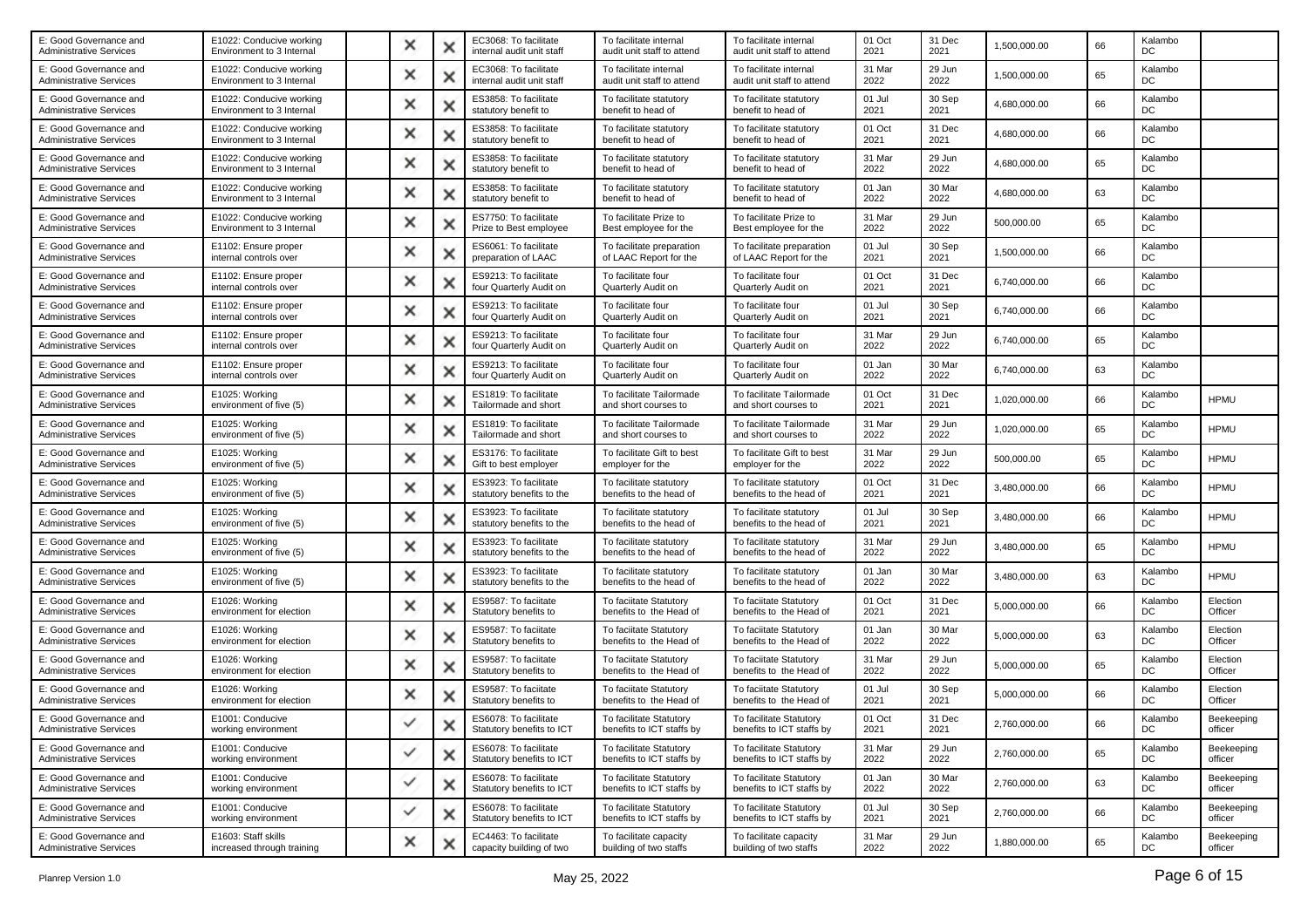| E: Good Governance and<br><b>Administrative Services</b>     | E1603: Staff skills<br>increased through training | × |   | EC4463: To facilitate<br>capacity building of two  | To facilitate capacity<br>building of two staffs       | To facilitate capacity<br>building of two staffs       | 01 Jan<br>2022 | 30 Mar<br>2022 | 1,880,000.00 | 63 | Kalambo<br>DC | Beekeeping<br>officer |
|--------------------------------------------------------------|---------------------------------------------------|---|---|----------------------------------------------------|--------------------------------------------------------|--------------------------------------------------------|----------------|----------------|--------------|----|---------------|-----------------------|
| E: Good Governance and<br>Administrative Services            | E1603: Staff skills<br>increased through training | × | х | EC4463: To facilitate<br>capacity building of two  | To facilitate capacity<br>building of two staffs       | To facilitate capacity<br>building of two staffs       | 01 Jul<br>2021 | 30 Sep<br>2021 | 1,880,000.00 | 66 | Kalambo<br>DC | Beekeeping<br>officer |
| E: Good Governance and<br><b>Administrative Services</b>     | E1603: Staff skills<br>increased through training | × | × | EC4463: To facilitate<br>capacity building of two  | To facilitate capacity<br>building of two staffs       | To facilitate capacity<br>building of two staffs       | 01 Oct<br>2021 | 31 Dec<br>2021 | 1,880,000.00 | 66 | Kalambo<br>DC | Beekeeping<br>officer |
| D: Quality and Quantity of Socio-<br>Economic Services and   | D2202: Availability of<br>working facilities      | × |   | DD7552: To facilitate<br>availability of working   | To facilitate availability<br>of working facilities at | To facilitate availability<br>of working facilities at | 31 Mar<br>2022 | 29 Jun<br>2022 | 360,000.00   | 65 | Kalambo<br>DC | Beekeeping<br>officer |
| D: Quality and Quantity of Socio-<br>Economic Services and   | D2202: Availability of<br>working facilities      | × | х | DD7552: To facilitate<br>availability of working   | To facilitate availability<br>of working facilities at | To facilitate availability<br>of working facilities at | 01 Jan<br>2022 | 30 Mar<br>2022 | 360,000.00   | 63 | Kalambo<br>DC | Beekeeping<br>officer |
| D: Quality and Quantity of Socio-<br>Economic Services and   | D2202: Availability of<br>working facilities      | × | х | DD7552: To facilitate<br>availability of working   | To facilitate availability<br>of working facilities at | To facilitate availability<br>of working facilities at | 01 Oct<br>2021 | 31 Dec<br>2021 | 360,000.00   | 66 | Kalambo<br>DC | Beekeeping<br>officer |
| D: Quality and Quantity of Socio-<br>Economic Services and   | D2202: Availability of<br>working facilities      | x |   | DD7552: To facilitate<br>availability of working   | To facilitate availability<br>of working facilities at | To facilitate availability<br>of working facilities at | 01 Jul<br>2021 | 30 Sep<br>2021 | 360,000.00   | 66 | Kalambo<br>DC | Beekeeping<br>officer |
| E: Good Governance and<br><b>Administrative Services</b>     | E1021: Improvement of<br>Conducive working        | × | х | ES1179: To facilitate<br>Daily office operation by | To facilitate Daily office<br>operation by 100% by     | To facilitate Daily office<br>operation by 100% by     | 01 Jan<br>2022 | 30 Mar<br>2022 | 275,000.00   | 63 | Kalambo<br>DC | <b>HBU</b>            |
| E: Good Governance and<br><b>Administrative Services</b>     | E1021: Improvement of<br>Conducive working        | × |   | ES1179: To facilitate<br>Daily office operation by | To facilitate Daily office<br>operation by 100% by     | To facilitate Daily office<br>operation by 100% by     | 01 Jul<br>2021 | 30 Sep<br>2021 | 275,000.00   | 66 | Kalambo<br>DC | <b>HBU</b>            |
| E: Good Governance and<br><b>Administrative Services</b>     | E1021: Improvement of<br>Conducive working        | × |   | ES1179: To facilitate<br>Daily office operation by | To facilitate Daily office<br>operation by 100% by     | To facilitate Daily office<br>operation by 100% by     | 01 Oct<br>2021 | 31 Dec<br>2021 | 275,000.00   | 66 | Kalambo<br>DC | <b>HBU</b>            |
| E: Good Governance and<br><b>Administrative Services</b>     | E1021: Improvement of<br>Conducive working        | × | х | ES1179: To facilitate<br>Daily office operation by | To facilitate Daily office<br>operation by 100% by     | To facilitate Daily office<br>operation by 100% by     | 31 Mar<br>2022 | 29 Jun<br>2022 | 275,000.00   | 65 | Kalambo<br>DC | <b>HBU</b>            |
| E: Good Governance and<br><b>Administrative Services</b>     | E1021: Improvement of<br>Conducive working        | × | х | ES3827: To facilitate<br>statutory benefits to 6   | To facilitate statutory<br>benefits to 6               | To facilitate statutory<br>benefits to 6               | 01 Jul<br>2021 | 30 Sep<br>2021 | 6,560,000.00 | 66 | Kalambo<br>DC | <b>HBU</b>            |
| E: Good Governance and<br>Administrative Services            | E1021: Improvement of<br>Conducive working        | x |   | ES3827: To facilitate<br>statutory benefits to 6   | To facilitate statutory<br>benefits to 6               | To facilitate statutory<br>benefits to 6               | 01 Oct<br>2021 | 31 Dec<br>2021 | 6,560,000.00 | 66 | Kalambo<br>DC | <b>HBU</b>            |
| E: Good Governance and<br><b>Administrative Services</b>     | E1021: Improvement of<br>Conducive working        | × | х | ES3827: To facilitate<br>statutory benefits to 6   | To facilitate statutory<br>benefits to 6               | To facilitate statutory<br>benefits to 6               | 31 Mar<br>2022 | 29 Jun<br>2022 | 6,560,000.00 | 65 | Kalambo<br>DC | <b>HBU</b>            |
| E: Good Governance and<br><b>Administrative Services</b>     | E1021: Improvement of<br>Conducive working        | × | x | ES3827: To facilitate<br>statutory benefits to 6   | To facilitate statutory<br>benefits to 6               | To facilitate statutory<br>benefits to 6               | 01 Jan<br>2022 | 30 Mar<br>2022 | 6,560,000.00 | 63 | Kalambo<br>DC | <b>HBU</b>            |
| G: Management of Natural<br>Resources and Environment        | G0501: Improvement of<br>quantity and quality of  | × |   | GC2807: To conduct 6<br>days honey processing      | To conduct 6 days<br>honey processing and              | To conduct 6 days<br>honey processing and              | 31 Mar<br>2022 | 29 Jun<br>2022 | 545,000.00   | 65 | Kalambo<br>DC | Beekeeping<br>officer |
| G: Management of Natural<br>Resources and Environment        | G0501: Improvement of<br>quantity and quality of  | × | х | GC2807: To conduct 6<br>days honey processing      | To conduct 6 days<br>honey processing and              | To conduct 6 days<br>honey processing and              | 01 Jul<br>2021 | 30 Sep<br>2021 | 545,000.00   | 66 | Kalambo<br>DC | Beekeeping<br>officer |
| G: Management of Natural<br>Resources and Environment        | G0501: Improvement of<br>quantity and quality of  | × | х | GC2807: To conduct 6<br>days honey processing      | To conduct 6 days<br>honey processing and              | To conduct 6 days<br>honey processing and              | 01 Oct<br>2021 | 31 Dec<br>2021 | 545,000.00   | 66 | Kalambo<br>DC | Beekeeping<br>officer |
| G: Management of Natural<br>Resources and Environment        | G0501: Improvement of<br>quantity and quality of  | x | x | GC2807: To conduct 6<br>days honey processing      | To conduct 6 days<br>honey processing and              | To conduct 6 days<br>honey processing and              | 01 Jan<br>2022 | 30 Mar<br>2022 | 545,000.00   | 63 | Kalambo<br>DC | Beekeeping<br>officer |
| G: Management of Natural<br>Resources and Environment        | G0501: Improvement of<br>quantity and quality of  | × | х | GC6310: To Conduct 6<br>days beekeeping            | To Conduct 6 days<br>beekeeping training to 6          | To Conduct 6 days<br>beekeeping training to 6          | 01 Jul<br>2021 | 30 Sep<br>2021 | 260,000.00   | 66 | Kalambo<br>DC | Beekeeping<br>officer |
| G: Management of Natural<br><b>Resources and Environment</b> | G0501: Improvement of<br>quantity and quality of  | × |   | GC6310: To Conduct 6<br>days beekeeping            | To Conduct 6 days<br>beekeeping training to 6          | To Conduct 6 days<br>beekeeping training to 6          | 31 Mar<br>2022 | 29 Jun<br>2022 | 260,000.00   | 65 | Kalambo<br>DC | Beekeeping<br>officer |
| G: Management of Natural<br>Resources and Environment        | G0501: Improvement of<br>quantity and quality of  | × |   | GC6310: To Conduct 6<br>days beekeeping            | To Conduct 6 days<br>beekeeping training to 6          | To Conduct 6 days<br>beekeeping training to 6          | 01 Jan<br>2022 | 30 Mar<br>2022 | 260,000.00   | 63 | Kalambo<br>DC | Beekeeping<br>officer |
| G: Management of Natural<br>Resources and Environment        | G0501: Improvement of<br>quantity and quality of  | × | х | GC6310: To Conduct 6<br>days beekeeping            | To Conduct 6 days<br>beekeeping training to 6          | To Conduct 6 days<br>beekeeping training to 6          | 01 Oct<br>2021 | 31 Dec<br>2021 | 260,000.00   | 66 | Kalambo<br>DC | Beekeeping<br>officer |
| G: Management of Natural<br>Resources and Environment        | G0501: Improvement of<br>quantity and quality of  |   |   | GS4704: To facilitate 6<br>days Sensitization on   | To facilitate 6 days<br>Sensitization on               | To facilitate 6 days<br>Sensitization on               | 01 Oct<br>2021 | 31 Dec<br>2021 | 440,000.00   | 66 | Kalambo<br>DC | Beekeeping<br>officer |
| G: Management of Natural<br>Resources and Environment        | G0501: Improvement of<br>quantity and quality of  | × | × | GS4704: To facilitate 6<br>days Sensitization on   | To facilitate 6 days<br>Sensitization on               | To facilitate 6 days<br>Sensitization on               | 01 Jul<br>2021 | 30 Sep<br>2021 | 440,000.00   | 66 | Kalambo<br>DC | Beekeeping<br>officer |
| G: Management of Natural<br>Resources and Environment        | G0501: Improvement of<br>quantity and quality of  | × | x | GS4704: To facilitate 6<br>days Sensitization on   | To facilitate 6 days<br>Sensitization on               | To facilitate 6 days<br>Sensitization on               | 31 Mar<br>2022 | 29 Jun<br>2022 | 440,000.00   | 65 | Kalambo<br>DC | Beekeeping<br>officer |
| G: Management of Natural<br>Resources and Environment        | G0501: Improvement of<br>quantity and quality of  | × | × | GS4704: To facilitate 6<br>days Sensitization on   | To facilitate 6 days<br>Sensitization on               | To facilitate 6 days<br>Sensitization on               | 01 Jan<br>2022 | 30 Mar<br>2022 | 440,000.00   | 63 | Kalambo<br>DC | Beekeeping<br>officer |
| G: Management of Natural<br>Resources and Environment        | G0501: Improvement of<br>quantity and quality of  | × | × | GS8584: To conduct<br>appiaries inspections in     | To conduct appiaries<br>inspections in 6 villages      | To conduct appiaries<br>inspections in 6 villages      | 01 Jul<br>2021 | 30 Sep<br>2021 | 440,000.00   | 66 | Kalambo<br>DC | Beekeeping<br>officer |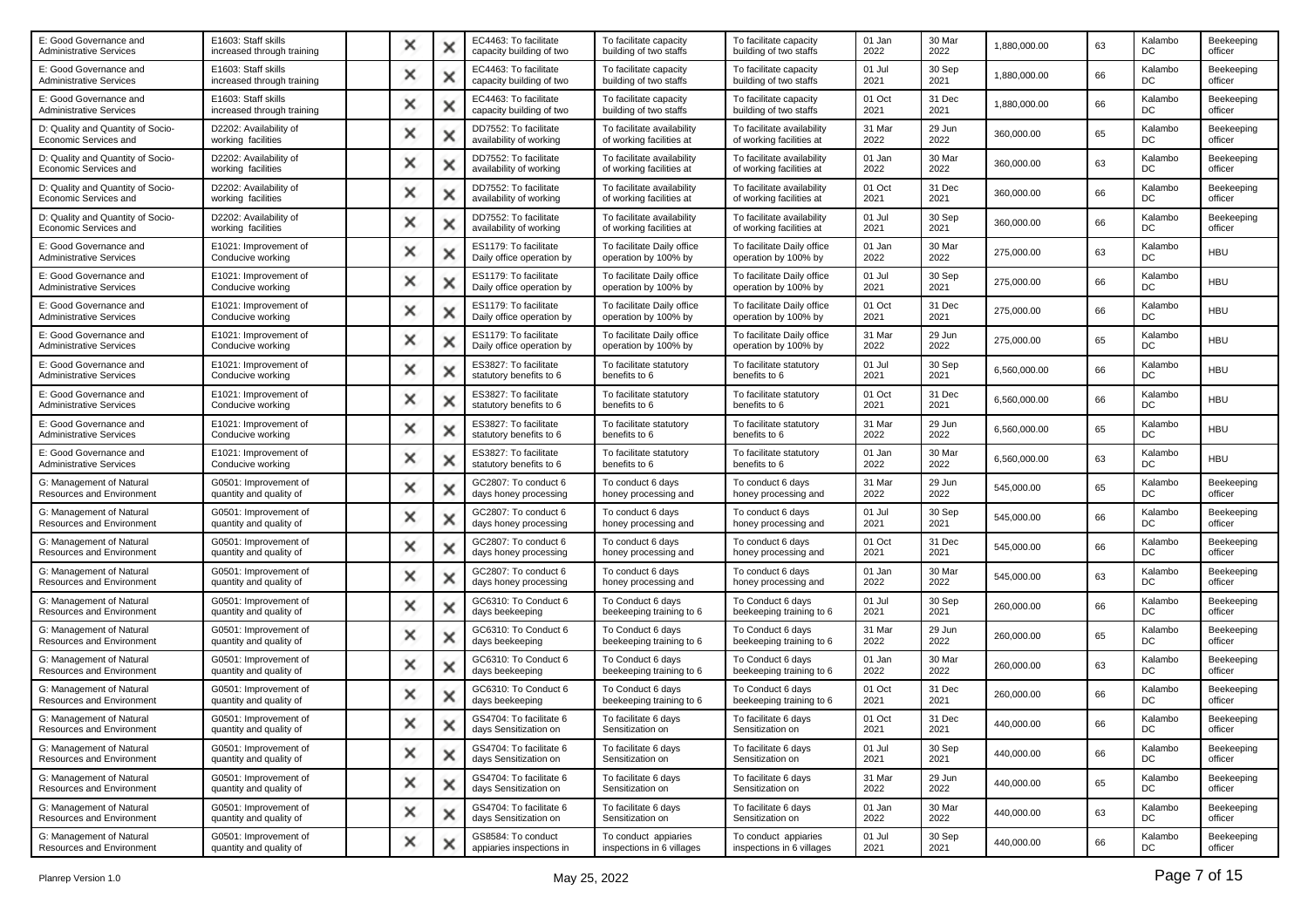| G: Management of Natural<br>Resources and Environment      | G0501: Improvement of<br>quantity and quality of | × | x | GS8584: To conduct<br>appiaries inspections in     | To conduct appiaries<br>inspections in 6 villages  | To conduct appiaries<br>inspections in 6 villages  | 31 Mar<br>2022 | 29 Jun<br>2022 | 440,000.00   | 65 | Kalambo<br>DC | Beekeeping<br>officer |
|------------------------------------------------------------|--------------------------------------------------|---|---|----------------------------------------------------|----------------------------------------------------|----------------------------------------------------|----------------|----------------|--------------|----|---------------|-----------------------|
| G: Management of Natural<br>Resources and Environment      | G0501: Improvement of<br>quantity and quality of | × | х | GS8584: To conduct<br>appiaries inspections in     | To conduct appiaries<br>inspections in 6 villages  | To conduct appiaries<br>inspections in 6 villages  | 01 Jan<br>2022 | 30 Mar<br>2022 | 440,000.00   | 63 | Kalambo<br>DC | Beekeeping<br>officer |
| G: Management of Natural<br>Resources and Environment      | G0501: Improvement of<br>quantity and quality of | × | × | GS8584: To conduct<br>appiaries inspections in     | To conduct appiaries<br>inspections in 6 villages  | To conduct appiaries<br>inspections in 6 villages  | 01 Oct<br>2021 | 31 Dec<br>2021 | 440,000.00   | 66 | Kalambo<br>DC | Beekeeping<br>officer |
| D: Quality and Quantity of Socio-<br>Economic Services and | D2203: Working<br>environment to 10              | × |   | DS1872: To facilitate<br>the preparation of        | To facilitate the<br>preparation of Budget         | To facilitate the<br>preparation of Budget         | 01 Jan<br>2022 | 30 Mar<br>2022 | 1,235,000.00 | 63 | Kalambo<br>DC |                       |
| D: Quality and Quantity of Socio-<br>Economic Services and | D2203: Working<br>environment to 10              | × | × | DS1872: To facilitate<br>the preparation of        | To facilitate the<br>preparation of Budget         | To facilitate the<br>preparation of Budget         | 01 Jul<br>2021 | 30 Sep<br>2021 | 1,235,000.00 | 66 | Kalambo<br>DC |                       |
| D: Quality and Quantity of Socio-<br>Economic Services and | D2203: Working<br>environment to 10              | × | x | DS1872: To facilitate<br>the preparation of        | To facilitate the<br>preparation of Budget         | To facilitate the<br>preparation of Budget         | 01 Oct<br>2021 | 31 Dec<br>2021 | 1,235,000.00 | 66 | Kalambo<br>DC |                       |
| D: Quality and Quantity of Socio-<br>Economic Services and | D2203: Working<br>environment to 10              | × | x | DS1872: To facilitate<br>the preparation of        | To facilitate the<br>preparation of Budget         | To facilitate the<br>preparation of Budget         | 31 Mar<br>2022 | 29 Jun<br>2022 | 1,235,000.00 | 65 | Kalambo<br>DC |                       |
| D: Quality and Quantity of Socio-<br>Economic Services and | D2203: Working<br>environment to 10              | × | х | DS5754: To facilitate<br>statutory benefits to 10  | To facilitate statutory<br>benefits to 10          | To facilitate statutory<br>benefits to 10          | 01 Jan<br>2022 | 30 Mar<br>2022 | 1,305,000.00 | 63 | Kalambo<br>DC |                       |
| D: Quality and Quantity of Socio-<br>Economic Services and | D2203: Working<br>environment to 10              | × | × | DS5754: To facilitate<br>statutory benefits to 10  | To facilitate statutory<br>benefits to 10          | To facilitate statutory<br>benefits to 10          | 31 Mar<br>2022 | 29 Jun<br>2022 | 1,305,000.00 | 65 | Kalambo<br>DC |                       |
| D: Quality and Quantity of Socio-<br>Economic Services and | D2203: Working<br>environment to 10              | × |   | DS5754: To facilitate<br>statutory benefits to 10  | To facilitate statutory<br>benefits to 10          | To facilitate statutory<br>benefits to 10          | 01 Jul<br>2021 | 30 Sep<br>2021 | 1,305,000.00 | 66 | Kalambo<br>DC |                       |
| D: Quality and Quantity of Socio-<br>Economic Services and | D2203: Working<br>environment to 10              | × | x | DS5754: To facilitate<br>statutory benefits to 10  | To facilitate statutory<br>benefits to 10          | To facilitate statutory<br>benefits to 10          | 01 Oct<br>2021 | 31 Dec<br>2021 | 1,305,000.00 | 66 | Kalambo<br>DC |                       |
| D: Quality and Quantity of Socio-<br>Economic Services and | D2203: Working<br>environment to 10              | × | x | DS8374: To facilitate<br>maintenance of one (1)    | To facilitate<br>maintenance of one (1)            | To facilitate<br>maintenance of one (1)            | 31 Mar<br>2022 | 29 Jun<br>2022 | 250,000.00   | 65 | Kalambo<br>DC |                       |
| D: Quality and Quantity of Socio-<br>Economic Services and | D2203: Working<br>environment to 10              | × | × | DS8374: To facilitate<br>maintenance of one (1)    | To facilitate<br>maintenance of one (1)            | To facilitate<br>maintenance of one (1)            | 01 Jul<br>2021 | 30 Sep<br>2021 | 250,000.00   | 66 | Kalambo<br>DC |                       |
| D: Quality and Quantity of Socio-<br>Economic Services and | D2203: Working<br>environment to 10              | × | х | DS8374: To facilitate<br>maintenance of one (1)    | To facilitate<br>maintenance of one (1)            | To facilitate<br>maintenance of one (1)            | 01 Jan<br>2022 | 30 Mar<br>2022 | 250,000.00   | 63 | Kalambo<br>DC |                       |
| D: Quality and Quantity of Socio-<br>Economic Services and | D2203: Working<br>environment to 10              | × | x | DS8374: To facilitate<br>maintenance of one (1)    | To facilitate<br>maintenance of one (1)            | To facilitate<br>maintenance of one (1)            | 01 Oct<br>2021 | 31 Dec<br>2021 | 250,000.00   | 66 | Kalambo<br>DC |                       |
| D: Quality and Quantity of Socio-<br>Economic Services and | D2203: Working<br>environment to 10              | × |   | DS9892: To facilitate<br>statutory benefits to     | To facilitate statutory<br>benefits to Head of     | To facilitate statutory<br>benefits to Head of     | 31 Mar<br>2022 | 29 Jun<br>2022 | 5,730,000.00 | 65 | Kalambo<br>DC |                       |
| D: Quality and Quantity of Socio-<br>Economic Services and | D2203: Working<br>environment to 10              | × | x | DS9892: To facilitate<br>statutory benefits to     | To facilitate statutory<br>benefits to Head of     | To facilitate statutory<br>benefits to Head of     | 01 Jul<br>2021 | 30 Sep<br>2021 | 5,730,000.00 | 66 | Kalambo<br>DC |                       |
| D: Quality and Quantity of Socio-<br>Economic Services and | D2203: Working<br>environment to 10              | × | x | DS9892: To facilitate<br>statutory benefits to     | To facilitate statutory<br>benefits to Head of     | To facilitate statutory<br>benefits to Head of     | 01 Jan<br>2022 | 30 Mar<br>2022 | 5,730,000.00 | 63 | Kalambo<br>DC |                       |
| D: Quality and Quantity of Socio-<br>Economic Services and | D2203: Working<br>environment to 10              | × | × | DS9892: To facilitate<br>statutory benefits to     | To facilitate statutory<br>benefits to Head of     | To facilitate statutory<br>benefits to Head of     | 01 Oct<br>2021 | 31 Dec<br>2021 | 5,730,000.00 | 66 | Kalambo<br>DC |                       |
| E: Good Governance and<br><b>Administrative Services</b>   | E1015: Working<br>environment for ten (10)       | × | х | EC2558: To facilitate<br>statutory benefits of the | To facilitate statutory<br>benefits of the Head of | To facilitate statutory<br>benefits of the Head of | 01 Jan<br>2022 | 30 Mar<br>2022 | 4,800,000.00 | 63 | Kalambo<br>DC |                       |
| E: Good Governance and<br><b>Administrative Services</b>   | E1015: Working<br>environment for ten (10)       | × | × | EC2558: To facilitate<br>statutory benefits of the | To facilitate statutory<br>benefits of the Head of | To facilitate statutory<br>benefits of the Head of | 01 Jul<br>2021 | 30 Sep<br>2021 | 4,800,000.00 | 66 | Kalambo<br>DC |                       |
| E: Good Governance and<br><b>Administrative Services</b>   | E1015: Working<br>environment for ten (10)       | × |   | EC2558: To facilitate<br>statutory benefits of the | To facilitate statutory<br>benefits of the Head of | To facilitate statutory<br>benefits of the Head of | 31 Mar<br>2022 | 29 Jun<br>2022 | 4,800,000.00 | 65 | Kalambo<br>DC |                       |
| E: Good Governance and<br><b>Administrative Services</b>   | E1015: Working<br>environment for ten (10)       | × | х | EC2558: To facilitate<br>statutory benefits of the | To facilitate statutory<br>benefits of the Head of | To facilitate statutory<br>benefits of the Head of | 01 Oct<br>2021 | 31 Dec<br>2021 | 4,800,000.00 | 66 | Kalambo<br>DC |                       |
| E: Good Governance and<br><b>Administrative Services</b>   | E1015: Working<br>environment for ten (10)       |   |   | ES6950: To facilitate<br>statutory benefits to     | To facilitate statutory<br>benefits to four (4)    | To facilitate statutory<br>benefits to four (4)    | 31 Mar<br>2022 | 29 Jun<br>2022 | 3,833,357.00 | 65 | Kalambo<br>DC |                       |
| E: Good Governance and<br><b>Administrative Services</b>   | E1015: Working<br>environment for ten (10)       | × | × | ES6950: To facilitate<br>statutory benefits to     | To facilitate statutory<br>benefits to four (4)    | To facilitate statutory<br>benefits to four (4)    | 01 Jan<br>2022 | 30 Mar<br>2022 | 3,833,357.00 | 63 | Kalambo<br>DC |                       |
| E: Good Governance and<br><b>Administrative Services</b>   | E1015: Working<br>environment for ten (10)       | × | x | ES6950: To facilitate<br>statutory benefits to     | To facilitate statutory<br>benefits to four (4)    | To facilitate statutory<br>benefits to four (4)    | 01 Oct<br>2021 | 31 Dec<br>2021 | 3,833,357.00 | 66 | Kalambo<br>DC |                       |
| E: Good Governance and<br><b>Administrative Services</b>   | E1015: Working<br>environment for ten (10)       | × | × | ES6950: To facilitate<br>statutory benefits to     | To facilitate statutory<br>benefits to four (4)    | To facilitate statutory<br>benefits to four (4)    | 01 Jul<br>2021 | 30 Sep<br>2021 | 3,833,357.00 | 66 | Kalambo<br>DC |                       |
| D: Quality and Quantity of Socio-<br>Economic Services and | D0102: Production of<br>agriculture crops        | × | × | DC6352: To facilitate 6<br>extension officers to   | To facilitate 6 extension<br>officers to provide   | To facilitate 6 extension<br>officers to provide   | 31 Mar<br>2022 | 29 Jun<br>2022 | 1,755,000.00 | 65 | Kalambo<br>DC |                       |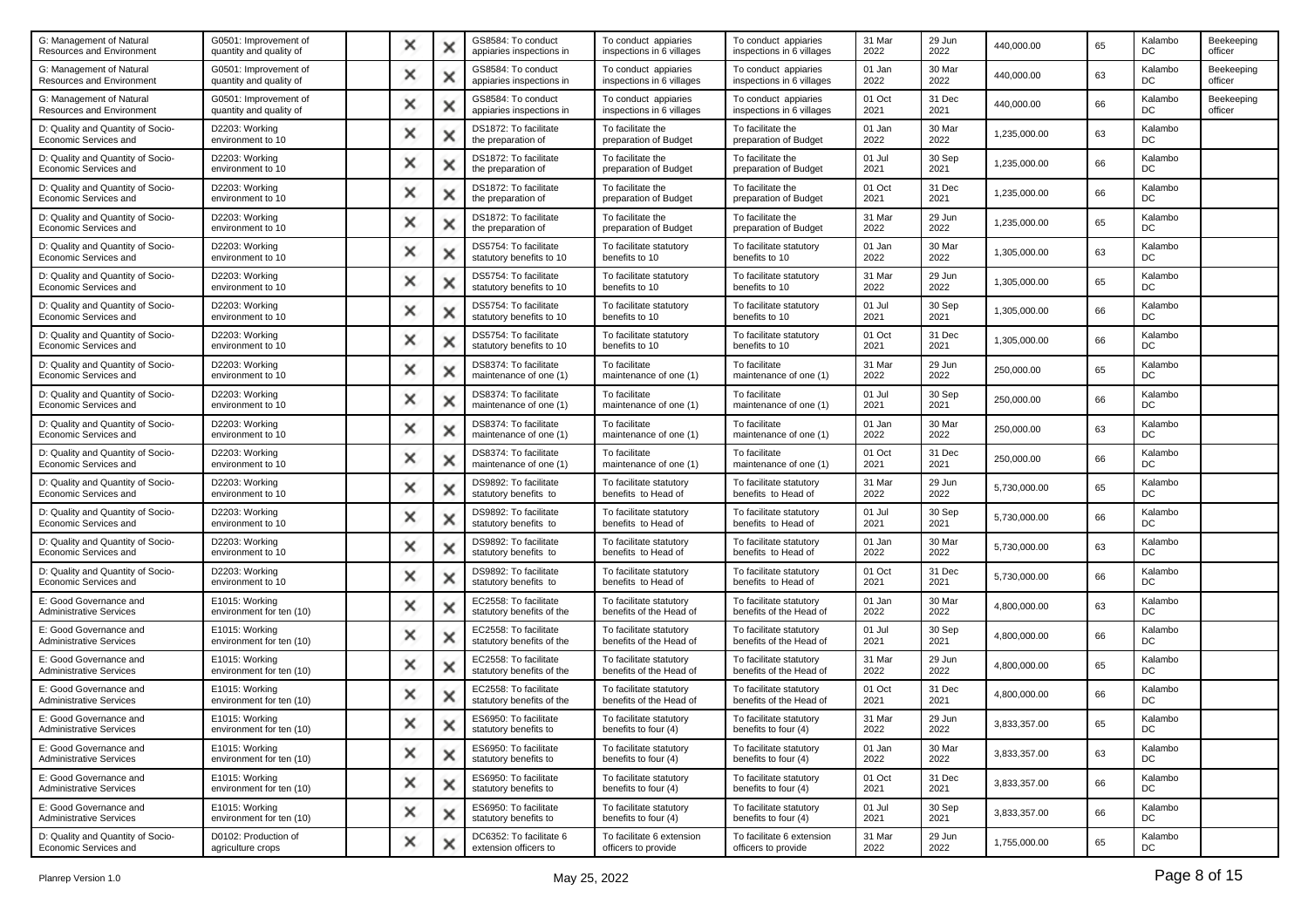| D0102: Production of<br>agriculture crops             | × |   | DC6352: To facilitate 6<br>extension officers to   | To facilitate 6 extension<br>officers to provide  | To facilitate 6 extension<br>officers to provide  | 01 Jul<br>2021 | 30 Sep<br>2021 | 1,755,000.00  | 66 | Kalambo<br>DC |            |
|-------------------------------------------------------|---|---|----------------------------------------------------|---------------------------------------------------|---------------------------------------------------|----------------|----------------|---------------|----|---------------|------------|
| D0102: Production of<br>agriculture crops             | × |   | DC6352: To facilitate 6<br>extension officers to   | To facilitate 6 extension<br>officers to provide  | To facilitate 6 extension<br>officers to provide  | 01 Oct<br>2021 | 31 Dec<br>2021 | 1,755,000.00  | 66 | Kalambo<br>DC |            |
| D0102: Production of<br>agriculture crops             | × | × | DC6352: To facilitate 6<br>extension officers to   | To facilitate 6 extension<br>officers to provide  | To facilitate 6 extension<br>officers to provide  | 01 Jan<br>2022 | 30 Mar<br>2022 | 1,755,000.00  | 63 | Kalambo<br>DC |            |
| D0102: Production of<br>agriculture crops             | × |   | DC7178: To facilitate<br>monitoring and            | To facilitate monitoring<br>and supervision of    | To facilitate monitoring<br>and supervision of    | 01 Jan<br>2022 | 30 Mar<br>2022 | 1,455,000.00  | 63 | Kalambo<br>DC |            |
| D0102: Production of<br>agriculture crops             | × | Ж | DC7178: To facilitate<br>monitoring and            | To facilitate monitoring<br>and supervision of    | To facilitate monitoring<br>and supervision of    | 31 Mar<br>2022 | 29 Jun<br>2022 | 1,455,000.00  | 65 | Kalambo<br>DC |            |
| D0102: Production of<br>agriculture crops             | × | × | DC7178: To facilitate<br>monitoring and            | To facilitate monitoring<br>and supervision of    | To facilitate monitoring<br>and supervision of    | 01 Oct<br>2021 | 31 Dec<br>2021 | 1,455,000.00  | 66 | Kalambo<br>DC |            |
| D0102: Production of<br>agriculture crops             | × |   | DC7178: To facilitate<br>monitoring and            | To facilitate monitoring<br>and supervision of    | To facilitate monitoring<br>and supervision of    | 01 Jul<br>2021 | 30 Sep<br>2021 | 1,455,000.00  | 66 | Kalambo<br>DC |            |
| C4302: Savings and credit<br>Cooperative societies    | × |   | CC3653: To facilitate 2<br>Cooperative officers to | To facilitate 2<br>Cooperative officers to        | To facilitate 2<br>Cooperative officers to        | 01 Jan<br>2022 | 30 Mar<br>2022 | 1.000.000.00  | 63 | Kalambo<br>DC |            |
| C4302: Savings and credit<br>Cooperative societies    | × | × | CC3653: To facilitate 2<br>Cooperative officers to | To facilitate 2<br>Cooperative officers to        | To facilitate 2<br>Cooperative officers to        | 01 Jul<br>2021 | 30 Sep<br>2021 | 1,000,000.00  | 66 | Kalambo<br>DC |            |
| C4302: Savings and credit<br>Cooperative societies    | × |   | CC3653: To facilitate 2<br>Cooperative officers to | To facilitate 2<br>Cooperative officers to        | To facilitate 2<br>Cooperative officers to        | 01 Oct<br>2021 | 31 Dec<br>2021 | 1,000,000.00  | 66 | Kalambo<br>DC |            |
| C4302: Savings and credit<br>Cooperative societies    | × |   | CC6604: To facilitate<br>2Cooperative officers to  | To facilitate<br>2Cooperative officers to         | To facilitate<br>2Cooperative officers to         | 01 Oct<br>2021 | 31 Dec<br>2021 | 930,000.00    | 66 | Kalambo<br>DC |            |
| C4302: Savings and credit<br>Cooperative societies    | × | × | CC6604: To facilitate<br>2Cooperative officers to  | To facilitate<br>2Cooperative officers to         | To facilitate<br>2Cooperative officers to         | 01 Jul<br>2021 | 30 Sep<br>2021 | 930,000.00    | 66 | Kalambo<br>DC |            |
| C4302: Savings and credit<br>Cooperative societies    | × |   | CC6604: To facilitate<br>2Cooperative officers to  | To facilitate<br>2Cooperative officers to         | To facilitate<br>2Cooperative officers to         | 31 Mar<br>2022 | 29 Jun<br>2022 | 930,000.00    | 65 | Kalambo<br>DC |            |
| C4302: Savings and credit<br>Cooperative societies    | × |   | CC6604: To facilitate<br>2Cooperative officers to  | To facilitate<br>2Cooperative officers to         | To facilitate<br>2Cooperative officers to         | 01 Jan<br>2022 | 30 Mar<br>2022 | 930,000.00    | 63 | Kalambo<br>DC |            |
| C4302: Savings and credit<br>Cooperative societies    | × | × | CC9680: To facilitate<br>mobilization of 8 wards   | To facilitate mobilization<br>of 8 wards on       | To facilitate mobilization<br>of 8 wards on       | 01 Oct<br>2021 | 31 Dec<br>2021 | 1,029,600.00  | 66 | Kalambo<br>DC |            |
| C4302: Savings and credit<br>Cooperative societies    | × |   | CC9680: To facilitate<br>mobilization of 8 wards   | To facilitate mobilization<br>of 8 wards on       | To facilitate mobilization<br>of 8 wards on       | 01 Jul<br>2021 | 30 Sep<br>2021 | 1,029,600.00  | 66 | Kalambo<br>DC |            |
| C4302: Savings and credit<br>Cooperative societies    | × | ж | CC9680: To facilitate<br>mobilization of 8 wards   | To facilitate mobilization<br>of 8 wards on       | To facilitate mobilization<br>of 8 wards on       | 31 Mar<br>2022 | 29 Jun<br>2022 | 1,029,600.00  | 65 | Kalambo<br>DC |            |
| C4302: Savings and credit<br>Cooperative societies    | × | × | CC9680: To facilitate<br>mobilization of 8 wards   | To facilitate mobilization<br>of 8 wards on       | To facilitate mobilization<br>of 8 wards on       | 01 Jan<br>2022 | 30 Mar<br>2022 | 1,029,600.00  | 63 | Kalambo<br>DC |            |
| C4302: Savings and credit<br>Cooperative societies    | × |   | CS4597: To facilitate<br>Car outsource             | To facilitate Car<br>outsource maintenance        | To facilitate Car<br>outsource maintenance        | 01 Jan<br>2022 | 30 Mar<br>2022 | 667,043.00    | 63 | Kalambo<br>DC |            |
| C4302: Savings and credit<br>Cooperative societies    | × |   | CS4597: To facilitate<br>Car outsource             | To facilitate Car<br>outsource maintenance        | To facilitate Car<br>outsource maintenance        | 01 Jul<br>2021 | 30 Sep<br>2021 | 667,043.00    | 66 | Kalambo<br>DC |            |
| C4302: Savings and credit<br>Cooperative societies    | × | × | CS4597: To facilitate<br>Car outsource             | To facilitate Car<br>outsource maintenance        | To facilitate Car<br>outsource maintenance        | 31 Mar<br>2022 | 29 Jun<br>2022 | 667,043.00    | 65 | Kalambo<br>DC |            |
| C4302: Savings and credit<br>Cooperative societies    | × |   | CS4597: To facilitate<br>Car outsource             | To facilitate Car<br>outsource maintenance        | To facilitate Car<br>outsource maintenance        | 01 Oct<br>2021 | 31 Dec<br>2021 | 667,043.00    | 66 | Kalambo<br>DC |            |
| A0502: HIV/AIDS testing<br>sensitization and advocacy | × |   | AC6620: To train 10<br>staffs on HIV/AIDS in life  | To train 10 staffs on<br>HIV/AIDS in life skills, | To train 10 staffs on<br>HIV/AIDS in life skills. | 01 Jul<br>2021 | 30 Sep<br>2021 | 870,000.00    | 66 | Kalambo<br>DC | <b>SLO</b> |
| A0502: HIV/AIDS testing<br>sensitization and advocacy |   |   | AC6620: To train 10<br>staffs on HIV/AIDS in life  | To train 10 staffs on<br>HIV/AIDS in life skills, | To train 10 staffs on<br>HIV/AIDS in life skills, | 01 Oct<br>2021 | 31 Dec<br>2021 | 870,000.00    | 66 | Kalambo<br>DC | <b>SLO</b> |
| A0502: HIV/AIDS testing<br>sensitization and advocacy | × | × | AC6620: To train 10<br>staffs on HIV/AIDS in life  | To train 10 staffs on<br>HIV/AIDS in life skills, | To train 10 staffs on<br>HIV/AIDS in life skills, | 01 Jan<br>2022 | 30 Mar<br>2022 | 870,000.00    | 63 | Kalambo<br>DC | <b>SLO</b> |
| A0502: HIV/AIDS testing<br>sensitization and advocacy | × | × | AC6620: To train 10<br>staffs on HIV/AIDS in life  | To train 10 staffs on<br>HIV/AIDS in life skills, | To train 10 staffs on<br>HIV/AIDS in life skills, | 31 Mar<br>2022 | 29 Jun<br>2022 | 870,000.00    | 65 | Kalambo<br>DC | <b>SLO</b> |
| C2603: Conducive working<br>Environment to 929        | × | × | CS1582: To facilitate<br>Moving to 100 primary     | To facilitate Moving to<br>100 primary school     | To facilitate Moving to<br>100 primary school     | 31 Mar<br>2022 | 29 Jun<br>2022 | 87,601,000.00 | 65 | Kalambo<br>DC | <b>SLO</b> |
| C2603: Conducive working<br>Environment to 929        | × |   | CS1582: To facilitate<br>Moving to 100 primary     | To facilitate Moving to<br>100 primary school     | To facilitate Moving to<br>100 primary school     | 01 Jan<br>2022 | 30 Mar<br>2022 | 87,601,000.00 | 63 | Kalambo<br>DC | SLO        |
|                                                       |   |   |                                                    |                                                   |                                                   |                |                |               |    |               |            |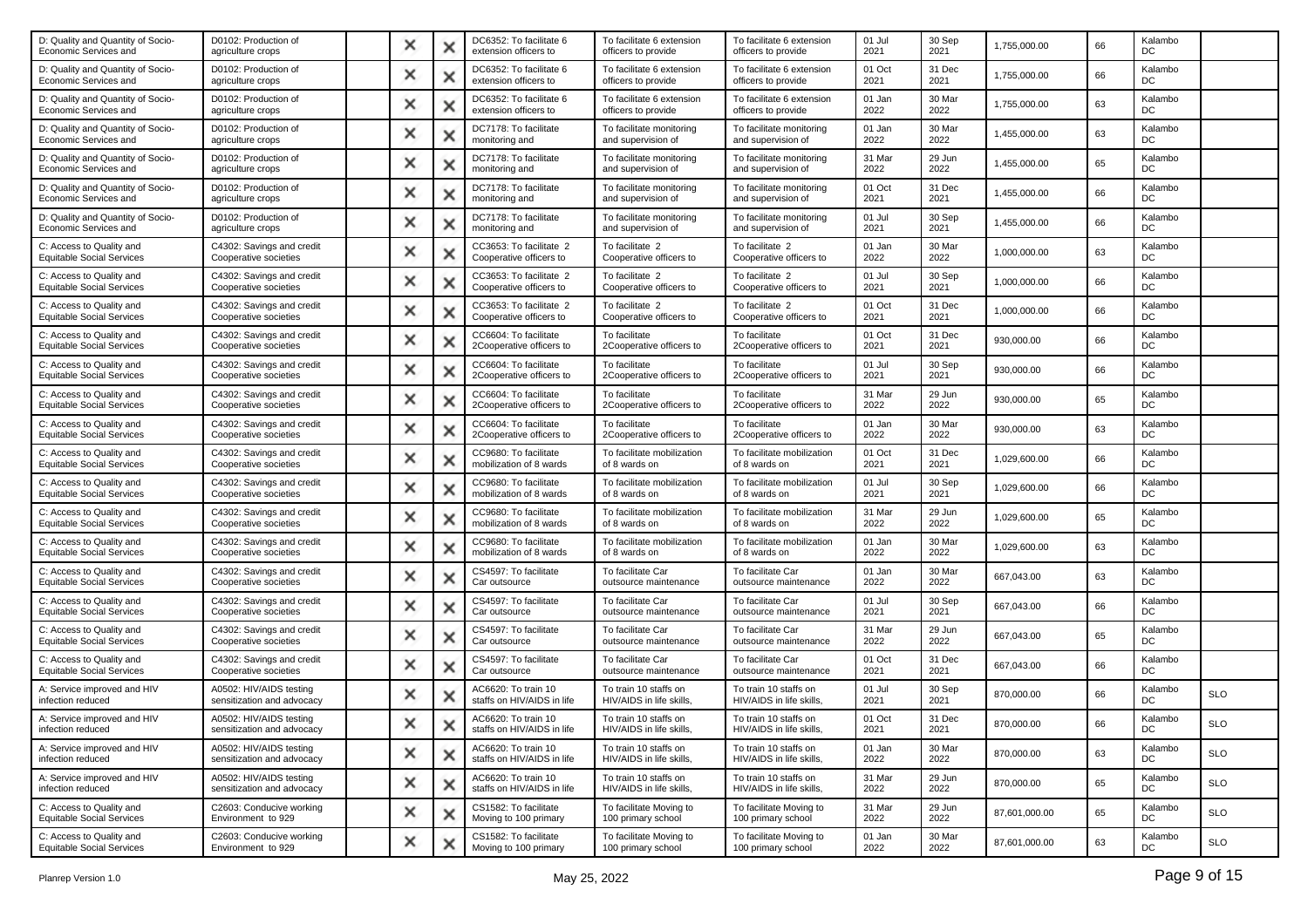| C: Access to Quality and<br><b>Equitable Social Services</b> | C2603: Conducive working<br>Environment to 929        | × |   | CS1582: To facilitate<br>Moving to 100 primary   | To facilitate Moving to<br>100 primary school        | To facilitate Moving to<br>100 primary school        | 01 Oct<br>2021 | 31 Dec<br>2021 | 87,601,000.00  | 66 | Kalambo<br>DC | <b>SLO</b>  |
|--------------------------------------------------------------|-------------------------------------------------------|---|---|--------------------------------------------------|------------------------------------------------------|------------------------------------------------------|----------------|----------------|----------------|----|---------------|-------------|
| C: Access to Quality and<br><b>Equitable Social Services</b> | C2603: Conducive working<br>Environment to 929        | × |   | CS1582: To facilitate<br>Moving to 100 primary   | To facilitate Moving to<br>100 primary school        | To facilitate Moving to<br>100 primary school        | 01 Jul<br>2021 | 30 Sep<br>2021 | 87,601,000.00  | 66 | Kalambo<br>DC | <b>SLO</b>  |
| C: Access to Quality and<br><b>Equitable Social Services</b> | C2606: Meal provision to<br>pupil with special /needs | × |   | CS1712: To facilitate<br>daily operations of     | To facilitate daily<br>operations of learning        | To facilitate daily<br>operations of learning        | 31 Mar<br>2022 | 29 Jun<br>2022 | 3,060,000.00   | 65 | Kalambo<br>DC | <b>SLO</b>  |
| C: Access to Quality and<br><b>Equitable Social Services</b> | C2606: Meal provision to<br>pupil with special /needs | × |   | CS1712: To facilitate<br>daily operations of     | To facilitate daily<br>operations of learning        | To facilitate daily<br>operations of learning        | 01 Jan<br>2022 | 30 Mar<br>2022 | 3,060,000.00   | 63 | Kalambo<br>DC | <b>SLO</b>  |
| C: Access to Quality and<br><b>Equitable Social Services</b> | C2606: Meal provision to<br>pupil with special /needs | × |   | CS1712: To facilitate<br>daily operations of     | To facilitate daily<br>operations of learning        | To facilitate daily<br>operations of learning        | 01 Oct<br>2021 | 31 Dec<br>2021 | 3,060,000.00   | 66 | Kalambo<br>DC | <b>SLO</b>  |
| C: Access to Quality and<br><b>Equitable Social Services</b> | C2606: Meal provision to<br>pupil with special /needs | × | × | CS1712: To facilitate<br>daily operations of     | To facilitate daily<br>operations of learning        | To facilitate daily<br>operations of learning        | 01 Jul<br>2021 | 30 Sep<br>2021 | 3,060,000.00   | 66 | Kalambo<br>DC | <b>SLO</b>  |
| C: Access to Quality and<br><b>Equitable Social Services</b> | C3201: Council statutory<br>duties (LAAC, Budget and  | × |   | CS9961: To facilitate<br>preparation of Budget   | To facilitate preparation<br>of Budget for Financial | To facilitate preparation<br>of Budget for Financial | 01 Jul<br>2021 | 30 Sep<br>2021 | 2,299,000.00   | 66 | Kalambo<br>DC | <b>SLO</b>  |
| C: Access to Quality and<br><b>Equitable Social Services</b> | C3202: National<br>examination for STD I and          | × |   | CS1016: To conduct<br><b>STD IV National</b>     | To conduct STD IV<br><b>National Examinations</b>    | To conduct STD IV<br>National Examinations           | 01 Oct<br>2021 | 31 Dec<br>2021 | 210,967,000.00 | 66 | Kalambo<br>DC |             |
| C: Access to Quality and<br><b>Equitable Social Services</b> | C3202: National<br>examination for STD I and          | × |   | CS7344: To conduct<br>STD VII National           | To conduct STD VII<br><b>National Examinations</b>   | To conduct STD VII<br><b>National Examinations</b>   | 01 Oct<br>2021 | 31 Dec<br>2021 | 180,185,000.00 | 66 | Kalambo<br>DC | <b>DPEO</b> |
| C: Access to Quality and<br><b>Equitable Social Services</b> | C3203: Conducive working<br>environment to 929        | × |   | CS5505: To facilitate<br>leave to 230 primary    | To facilitate leave to<br>230 primary school         | To facilitate leave to<br>230 primary school         | 31 Mar<br>2022 | 29 Jun<br>2022 | 124,460,000.00 | 65 | Kalambo<br>DC | <b>SLO</b>  |
| C: Access to Quality and<br><b>Equitable Social Services</b> | C3203: Conducive working<br>environment to 929        | × |   | CS5505: To facilitate<br>leave to 230 primary    | To facilitate leave to<br>230 primary school         | To facilitate leave to<br>230 primary school         | 01 Oct<br>2021 | 31 Dec<br>2021 | 124,460,000.00 | 66 | Kalambo<br>DC | <b>SLO</b>  |
| C: Access to Quality and<br><b>Equitable Social Services</b> | C2603: Conducive working<br>Environment to 929        | × | × | CC2546: To facilitate<br>monitoring and          | To facilitate monitoring<br>and supervision of       | To facilitate monitoring<br>and supervision of       | 01 Oct<br>2021 | 31 Dec<br>2021 | 14,971,000.00  | 66 | Kalambo<br>DC | <b>DPAO</b> |
| C: Access to Quality and<br><b>Equitable Social Services</b> | C2603: Conducive working<br>Environment to 929        | × |   | CC2546: To facilitate<br>monitoring and          | To facilitate monitoring<br>and supervision of       | To facilitate monitoring<br>and supervision of       | 01 Jul<br>2021 | 30 Sep<br>2021 | 14,971,000.00  | 66 | Kalambo<br>DC | <b>DPAO</b> |
| C: Access to Quality and<br><b>Equitable Social Services</b> | C2603: Conducive working<br>Environment to 929        | × |   | CC2546: To facilitate<br>monitoring and          | To facilitate monitoring<br>and supervision of       | To facilitate monitoring<br>and supervision of       | 01 Jan<br>2022 | 30 Mar<br>2022 | 14,971,000.00  | 63 | Kalambo<br>DC | <b>DPAO</b> |
| C: Access to Quality and<br><b>Equitable Social Services</b> | C2603: Conducive working<br>Environment to 929        | × |   | CC2546: To facilitate<br>monitoring and          | To facilitate monitoring<br>and supervision of       | To facilitate monitoring<br>and supervision of       | 31 Mar<br>2022 | 29 Jun<br>2022 | 14,971,000.00  | 65 | Kalambo<br>DC | <b>DPAO</b> |
| C: Access to Quality and<br><b>Equitable Social Services</b> | C2603: Conducive working<br>Environment to 929        | × |   | CS1021: To facilitate<br>statutory benefit to    | To facilitate statutory<br>benefit to head of        | To facilitate statutory<br>benefit to head of        | 31 Mar<br>2022 | 29 Jun<br>2022 | 11,880,000.00  | 65 | Kalambo<br>DC | <b>DPAO</b> |
| C: Access to Quality and<br><b>Equitable Social Services</b> | C2603: Conducive working<br>Environment to 929        | × |   | CS1021: To facilitate<br>statutory benefit to    | To facilitate statutory<br>benefit to head of        | To facilitate statutory<br>benefit to head of        | 01 Jan<br>2022 | 30 Mar<br>2022 | 11,880,000.00  | 63 | Kalambo<br>DC | <b>DPAO</b> |
| C: Access to Quality and<br><b>Equitable Social Services</b> | C2603: Conducive working<br>Environment to 929        | × | × | CS1021: To facilitate<br>statutory benefit to    | To facilitate statutory<br>benefit to head of        | To facilitate statutory<br>benefit to head of        | 01 Oct<br>2021 | 31 Dec<br>2021 | 11,880,000.00  | 66 | Kalambo<br>DC | <b>DPAO</b> |
| C: Access to Quality and<br><b>Equitable Social Services</b> | C2603: Conducive working<br>Environment to 929        | × |   | CS1021: To facilitate<br>statutory benefit to    | To facilitate statutory<br>benefit to head of        | To facilitate statutory<br>benefit to head of        | 01 Jul<br>2021 | 30 Sep<br>2021 | 11,880,000.00  | 66 | Kalambo<br>DC | <b>DPAO</b> |
| C: Access to Quality and<br><b>Equitable Social Services</b> | C2603: Conducive working<br>Environment to 929        | × |   | CS3038: To facilitate<br>procurement of one set  | To facilitate<br>procurement of one set              | To facilitate<br>procurement of one set              | 01 Oct<br>2021 | 31 Dec<br>2021 | 1,200,000.00   | 66 | Kalambo<br>DC | <b>DPAO</b> |
| C: Access to Quality and<br><b>Equitable Social Services</b> | C2603: Conducive working<br>Environment to 929        | × |   | CS7209: To facilitate<br>statutory benefits to 5 | To facilitate statutory<br>benefits to 5 primary     | To facilitate statutory<br>benefits to 5 primary     | 01 Jul<br>2021 | 30 Sep<br>2021 | 3,000,000.00   | 66 | Kalambo<br>DC | <b>DPAO</b> |
| C: Access to Quality and<br><b>Equitable Social Services</b> | C2603: Conducive working<br>Environment to 929        | × |   | CS7209: To facilitate<br>statutory benefits to 5 | To facilitate statutory<br>benefits to 5 primary     | To facilitate statutory<br>benefits to 5 primary     | 31 Mar<br>2022 | 29 Jun<br>2022 | 3,000,000.00   | 65 | Kalambo<br>DC | <b>DPAO</b> |
| C: Access to Quality and<br><b>Equitable Social Services</b> | C2603: Conducive working<br>Environment to 929        | × |   | CS7209: To facilitate<br>statutory benefits to 5 | To facilitate statutory<br>benefits to 5 primary     | To facilitate statutory<br>benefits to 5 primary     | 01 Jan<br>2022 | 30 Mar<br>2022 | 3,000,000.00   | 63 | Kalambo<br>DC | <b>DPAO</b> |
| C: Access to Quality and<br><b>Equitable Social Services</b> | C2603: Conducive working<br>Environment to 929        |   |   | CS7209: To facilitate<br>statutory benefits to 5 | To facilitate statutory<br>benefits to 5 primary     | To facilitate statutory<br>benefits to 5 primary     | 01 Oct<br>2021 | 31 Dec<br>2021 | 3,000,000.00   | 66 | Kalambo<br>DC | <b>DPAO</b> |
| C: Access to Quality and<br><b>Equitable Social Services</b> | C2603: Conducive working<br>Environment to 929        | × |   | CS7838: To facilitate<br>procurement of one set  | To facilitate<br>procurement of one set              | To facilitate<br>procurement of one set              | 01 Jan<br>2022 | 30 Mar<br>2022 | 1,000,000.00   | 63 | Kalambo<br>DC | <b>DPAO</b> |
| Y: Multi-sectorial nutrition<br>services improved            | Y0801: Education on<br>nutrition development to       | × | х | YC8207: To educate and<br>establish vegetable    | To educate and<br>establish vegetable                | To educate and<br>establish vegetable                | 01 Jan<br>2022 | 30 Mar<br>2022 | 2,420,000.00   | 63 | Kalambo<br>DC | <b>DPAO</b> |
| Y: Multi-sectorial nutrition<br>services improved            | Y0801: Education on<br>nutrition development to       | × | × | YC8207: To educate and<br>establish vegetable    | To educate and<br>establish vegetable                | To educate and<br>establish vegetable                | 31 Mar<br>2022 | 29 Jun<br>2022 | 2,420,000.00   | 65 | Kalambo<br>DC | <b>DPAO</b> |
| Y: Multi-sectorial nutrition<br>services improved            | Y0801: Education on<br>nutrition development to       | × | × | YC8207: To educate and<br>establish vegetable    | To educate and<br>establish vegetable                | To educate and<br>establish vegetable                | 01 Jul<br>2021 | 30 Sep<br>2021 | 2,420,000.00   | 66 | Kalambo<br>DC | <b>DPAO</b> |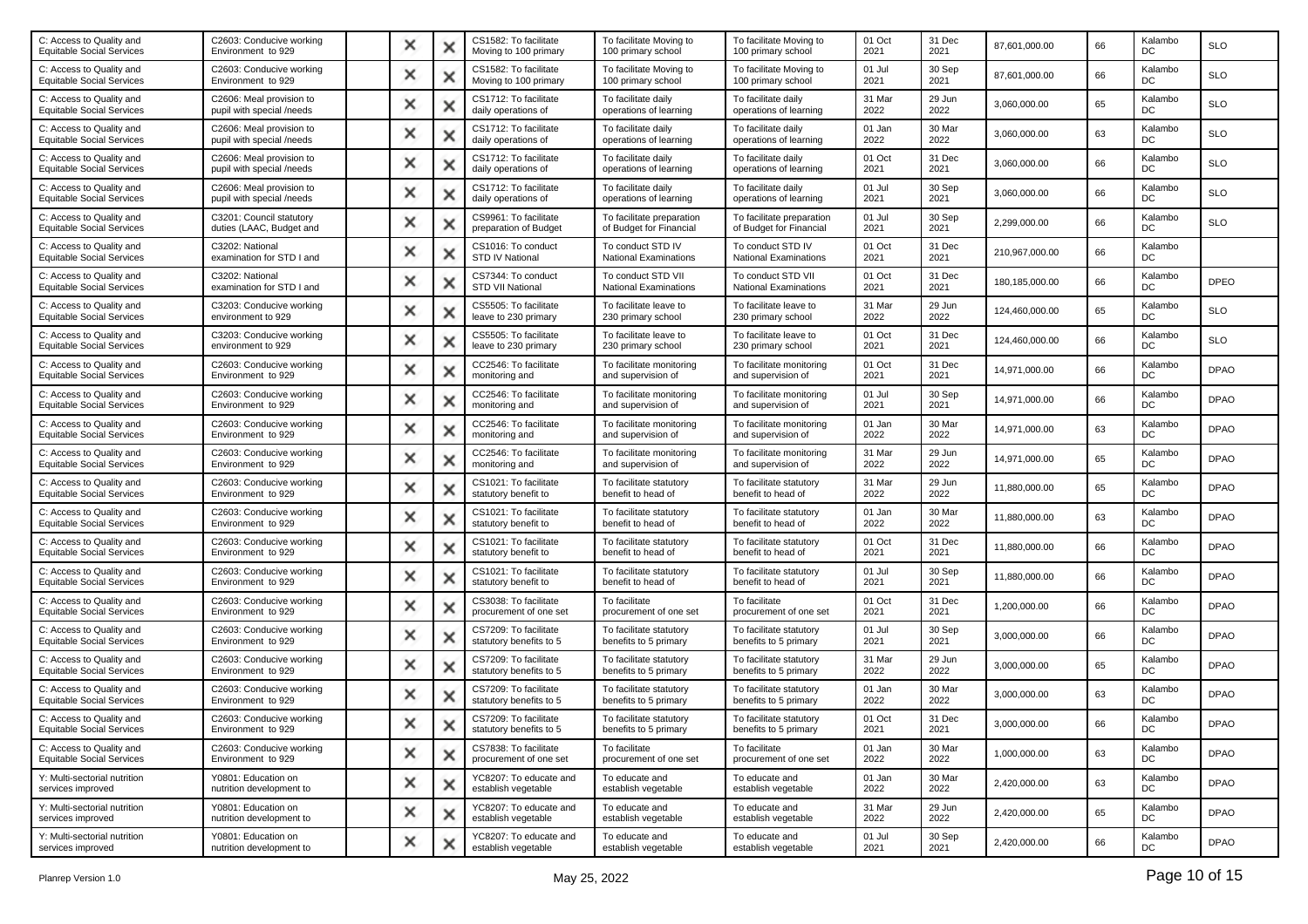| Y: Multi-sectorial nutrition<br>services improved            | Y0801: Education on<br>nutrition development to       | × |   | YC8207: To educate and<br>establish vegetable     | To educate and<br>establish vegetable                | To educate and<br>establish vegetable                | 01 Oct<br>2021 | 31 Dec<br>2021 | 2,420,000.00   | 66 | Kalambo<br>DC | <b>DPAO</b> |
|--------------------------------------------------------------|-------------------------------------------------------|---|---|---------------------------------------------------|------------------------------------------------------|------------------------------------------------------|----------------|----------------|----------------|----|---------------|-------------|
| A: Service improved and HIV<br>infection reduced             | A0503: Illiteracy rate<br>among adults, youth and     | × |   | AS4298: To facilitate<br>statutory benefits to 28 | To facilitate statutory<br>benefits to 28 COBET      | To facilitate statutory<br>benefits to 28 COBET      | 31 Mar<br>2022 | 29 Jun<br>2022 | 2,590,000.00   | 65 | Kalambo<br>DC |             |
| A: Service improved and HIV<br>infection reduced             | A0503: Illiteracy rate<br>among adults, youth and     | × |   | AS4298: To facilitate<br>statutory benefits to 28 | To facilitate statutory<br>benefits to 28 COBET      | To facilitate statutory<br>benefits to 28 COBET      | 01 Oct<br>2021 | 31 Dec<br>2021 | 2,590,000.00   | 66 | Kalambo<br>DC |             |
| A: Service improved and HIV<br>infection reduced             | A0503: Illiteracy rate<br>among adults, youth and     | × |   | AS4298: To facilitate<br>statutory benefits to 28 | To facilitate statutory<br>benefits to 28 COBET      | To facilitate statutory<br>benefits to 28 COBET      | 01 Jan<br>2022 | 30 Mar<br>2022 | 2,590,000.00   | 63 | Kalambo<br>DC |             |
| A: Service improved and HIV<br>infection reduced             | A0503: Illiteracy rate<br>among adults, youth and     | × |   | AS4298: To facilitate<br>statutory benefits to 28 | To facilitate statutory<br>benefits to 28 COBET      | To facilitate statutory<br>benefits to 28 COBET      | 01 Jul<br>2021 | 30 Sep<br>2021 | 2,590,000.00   | 66 | Kalambo<br>DC |             |
| A: Service improved and HIV<br>infection reduced             | A0502: HIV/AIDS testing<br>sensitization and advocacy | × |   | AC7582: To train 10<br>staffs on HIV/AIDS in life | To train 10 staffs on<br>HIV/AIDS in life skills,    | To train 10 staffs on<br>HIV/AIDS in life skills,    | 01 Oct<br>2021 | 31 Dec<br>2021 | 1,500,000.00   | 66 | Kalambo<br>DC | <b>SLO</b>  |
| A: Service improved and HIV<br>infection reduced             | A0502: HIV/AIDS testing<br>sensitization and advocacy | × |   | AC7582: To train 10<br>staffs on HIV/AIDS in life | To train 10 staffs on<br>HIV/AIDS in life skills,    | To train 10 staffs on<br>HIV/AIDS in life skills,    | 01 Jul<br>2021 | 30 Sep<br>2021 | 1,500,000.00   | 66 | Kalambo<br>DC | <b>SLO</b>  |
| C: Access to Quality and<br><b>Equitable Social Services</b> | C5401: Sports and games<br>enhanced by June 2024      | × |   | CC7128: To facilitate<br>sports competition to 98 | To facilitate sports<br>competition to 98            | To facilitate sports<br>competition to 98            | 31 Mar<br>2022 | 29 Jun<br>2022 | 3,580,000.00   | 65 | Kalambo<br>DC | <b>SLO</b>  |
| C: Access to Quality and<br><b>Equitable Social Services</b> | C2501: Infrastructures in<br>Secondary schools        | × |   | CS6145: To facilitate<br>contribution of national | To facilitate contribution<br>of national torch race | To facilitate contribution<br>of national torch race | 01 Jan<br>2022 | 30 Mar<br>2022 | 300,000.00     | 63 | Kalambo<br>DC | <b>SLO</b>  |
| C: Access to Quality and<br><b>Equitable Social Services</b> | C2501: Infrastructures in<br>Secondary schools        | × |   | CS6145: To facilitate<br>contribution of national | To facilitate contribution<br>of national torch race | To facilitate contribution<br>of national torch race | 01 Jul<br>2021 | 30 Sep<br>2021 | 300,000.00     | 66 | Kalambo<br>DC | <b>SLO</b>  |
| C: Access to Quality and<br><b>Equitable Social Services</b> | C2501: Infrastructures in<br>Secondary schools        | × |   | CS6145: To facilitate<br>contribution of national | To facilitate contribution<br>of national torch race | To facilitate contribution<br>of national torch race | 01 Oct<br>2021 | 31 Dec<br>2021 | 300,000.00     | 66 | Kalambo<br>DC | <b>SLO</b>  |
| C: Access to Quality and<br><b>Equitable Social Services</b> | C2501: Infrastructures in<br>Secondary schools        | × |   | CS6145: To facilitate<br>contribution of national | To facilitate contribution<br>of national torch race | To facilitate contribution<br>of national torch race | 31 Mar<br>2022 | 29 Jun<br>2022 | 300,000.00     | 65 | Kalambo<br>DC | <b>SLO</b>  |
| C: Access to Quality and<br><b>Equitable Social Services</b> | C2501: Infrastructures in<br>Secondary schools        | × |   | CS8265: To facilitate<br>environmental            | To facilitate<br>environmental                       | To facilitate<br>environmental                       | 01 Jul<br>2021 | 30 Sep<br>2021 | 300,000.00     | 66 | Kalambo<br>DC | <b>SLO</b>  |
| C: Access to Quality and<br><b>Equitable Social Services</b> | C2501: Infrastructures in<br>Secondary schools        | × |   | CS8265: To facilitate<br>environmental            | To facilitate<br>environmental                       | To facilitate<br>environmental                       | 31 Mar<br>2022 | 29 Jun<br>2022 | 300,000.00     | 65 | Kalambo<br>DC | <b>SLO</b>  |
| C: Access to Quality and<br><b>Equitable Social Services</b> | C2501: Infrastructures in<br>Secondary schools        | × |   | CS8265: To facilitate<br>environmental            | To facilitate<br>environmental                       | To facilitate<br>environmental                       | 01 Oct<br>2021 | 31 Dec<br>2021 | 300,000.00     | 66 | Kalambo<br>DC | <b>SLO</b>  |
| C: Access to Quality and<br><b>Equitable Social Services</b> | C2501: Infrastructures in<br>Secondary schools        | × |   | CS8265: To facilitate<br>environmental            | To facilitate<br>environmental                       | To facilitate<br>environmental                       | 01 Jan<br>2022 | 30 Mar<br>2022 | 300,000.00     | 63 | Kalambo<br>DC | <b>SLO</b>  |
| C: Access to Quality and<br><b>Equitable Social Services</b> | C3704: National<br>Examinations enhanced at           | × |   | CS5960: To facilitate<br>conduction of form Six   | To facilitate conduction<br>of form Six National     | To facilitate conduction<br>of form Six National     | 01 Oct<br>2021 | 31 Dec<br>2021 | 36,162,000.00  | 66 | Kalambo<br>DC | <b>SLO</b>  |
| C: Access to Quality and<br><b>Equitable Social Services</b> | C3704: National<br>Examinations enhanced at           | × |   | CS9153: To facilitate<br>conduction of form Two   | To facilitate conduction<br>of form Two National     | To facilitate conduction<br>of form Two National     | 01 Oct<br>2021 | 31 Dec<br>2021 | 86,797,500.00  | 66 | Kalambo<br>DC | <b>SLO</b>  |
| C: Access to Quality and<br><b>Equitable Social Services</b> | C3704: National<br>Examinations enhanced at           | × |   | CS9440: To facilitate<br>conduction of form Four  | To facilitate conduction<br>of form Four National    | To facilitate conduction<br>of form Four National    | 01 Oct<br>2021 | 31 Dec<br>2021 | 147,527,500.00 | 66 | Kalambo<br>DC | <b>SLO</b>  |
| E: Good Governance and<br><b>Administrative Services</b>     | E1006: Improvement of<br>Conducive working            | × |   | ES1724: To facilitate<br>provision of HIV/AIDS    | To facilitate provision of<br>HIV/AIDS and           | To facilitate provision of<br>HIV/AIDS and           | 01 Oct<br>2021 | 31 Dec<br>2021 | 210,000.00     | 66 | Kalambo<br>DC | <b>SLO</b>  |
| E: Good Governance and<br><b>Administrative Services</b>     | E1006: Improvement of<br>Conducive working            | × |   | ES1724: To facilitate<br>provision of HIV/AIDS    | To facilitate provision of<br>HIV/AIDS and           | To facilitate provision of<br>HIV/AIDS and           | 31 Mar<br>2022 | 29 Jun<br>2022 | 210,000.00     | 65 | Kalambo<br>DC | <b>SLO</b>  |
| E: Good Governance and<br><b>Administrative Services</b>     | E1006: Improvement of<br>Conducive working            | × |   | ES1724: To facilitate<br>provision of HIV/AIDS    | To facilitate provision of<br>HIV/AIDS and           | To facilitate provision of<br>HIV/AIDS and           | 01 Jan<br>2022 | 30 Mar<br>2022 | 210,000.00     | 63 | Kalambo<br>DC | <b>SLO</b>  |
| E: Good Governance and<br><b>Administrative Services</b>     | E1006: Improvement of<br>Conducive working            | × |   | ES1724: To facilitate<br>provision of HIV/AIDS    | To facilitate provision of<br>HIV/AIDS and           | To facilitate provision of<br>HIV/AIDS and           | 01 Jul<br>2021 | 30 Sep<br>2021 | 210,000.00     | 66 | Kalambo<br>DC | <b>SLO</b>  |
| E: Good Governance and<br><b>Administrative Services</b>     | E1006: Improvement of<br>Conducive working            |   |   | ES5054: To facilitate<br>daily Office operations  | To facilitate daily Office<br>operations by June,    | To facilitate daily Office<br>operations by June,    | 31 Mar<br>2022 | 29 Jun<br>2022 | 7,823,000.00   | 65 | Kalambo<br>DC | <b>SLO</b>  |
| E: Good Governance and<br><b>Administrative Services</b>     | E1006: Improvement of<br>Conducive working            | × | × | ES5054: To facilitate<br>daily Office operations  | To facilitate daily Office<br>operations by June,    | To facilitate daily Office<br>operations by June,    | 01 Jul<br>2021 | 30 Sep<br>2021 | 7,823,000.00   | 66 | Kalambo<br>DC | <b>SLO</b>  |
| E: Good Governance and<br><b>Administrative Services</b>     | E1006: Improvement of<br>Conducive working            | × | × | ES5054: To facilitate<br>daily Office operations  | To facilitate daily Office<br>operations by June,    | To facilitate daily Office<br>operations by June,    | 01 Oct<br>2021 | 31 Dec<br>2021 | 7,823,000.00   | 66 | Kalambo<br>DC | <b>SLO</b>  |
| E: Good Governance and<br><b>Administrative Services</b>     | E1006: Improvement of<br>Conducive working            | × |   | ES5054: To facilitate<br>daily Office operations  | To facilitate daily Office<br>operations by June,    | To facilitate daily Office<br>operations by June,    | 01 Jan<br>2022 | 30 Mar<br>2022 | 7,823,000.00   | 63 | Kalambo<br>DC | <b>SLO</b>  |
| E: Good Governance and<br><b>Administrative Services</b>     | E1006: Improvement of<br>Conducive working            | × | × | ES5359: To facilitate<br>statutory benefits to    | To facilitate statutory<br>benefits to Secondary     | To facilitate statutory<br>benefits to Secondary     | 01 Jul<br>2021 | 30 Sep<br>2021 | 600,000.00     | 66 | Kalambo<br>DC | <b>SLO</b>  |
|                                                              |                                                       |   |   |                                                   |                                                      |                                                      |                |                |                |    |               |             |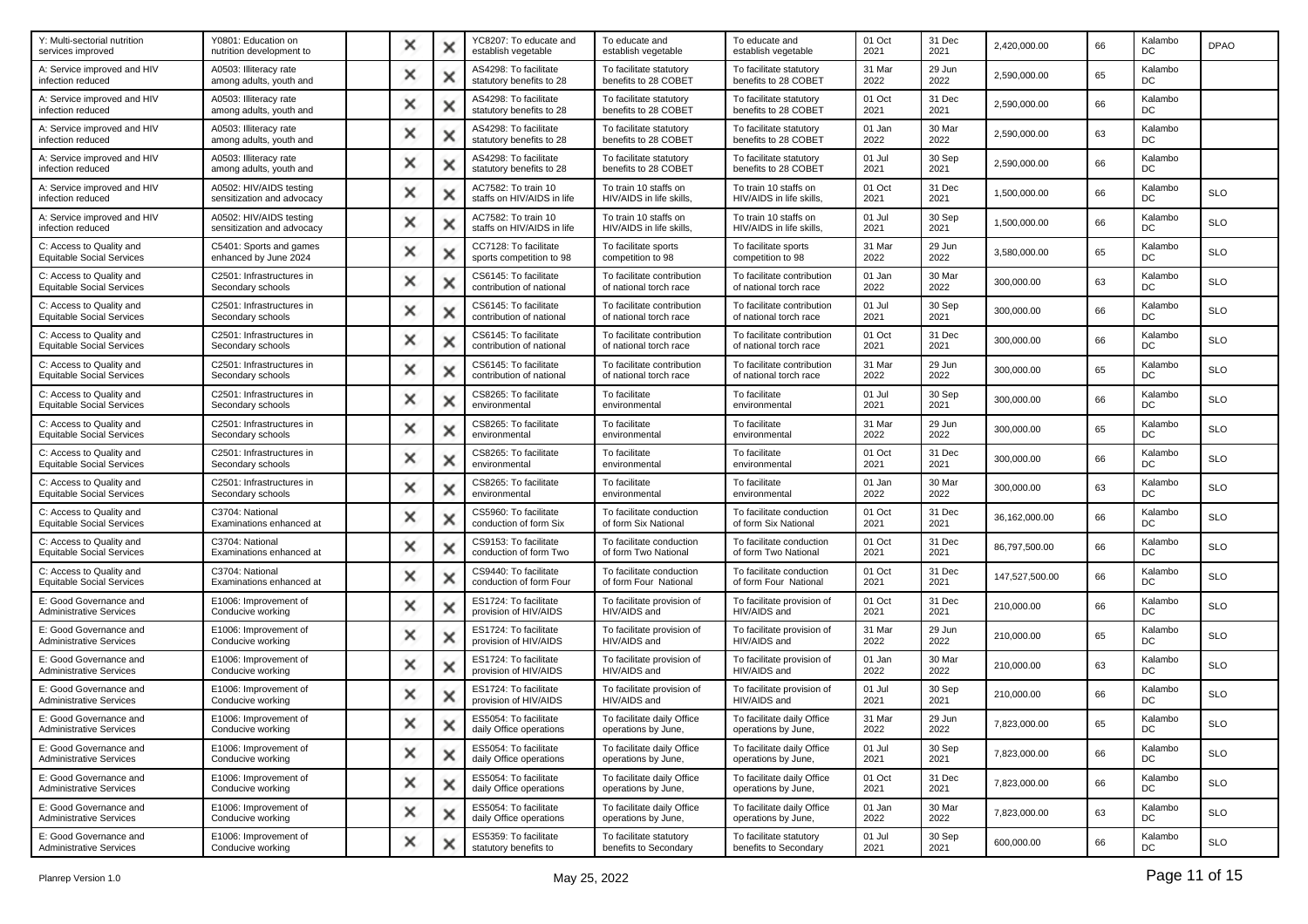| E: Good Governance and<br>Administrative Services        | E1006: Improvement of<br>Conducive working | × | × | ES5359: To facilitate<br>statutory benefits to     | To facilitate statutory<br>benefits to Secondary       | To facilitate statutory<br>benefits to Secondary       | 01 Oct<br>2021 | 31 Dec<br>2021 | 600,000.00    | 66 | Kalambo<br>DC        | <b>SLO</b> |
|----------------------------------------------------------|--------------------------------------------|---|---|----------------------------------------------------|--------------------------------------------------------|--------------------------------------------------------|----------------|----------------|---------------|----|----------------------|------------|
| E: Good Governance and<br><b>Administrative Services</b> | E1006: Improvement of<br>Conducive working | × | х | ES5359: To facilitate<br>statutory benefits to     | To facilitate statutory<br>benefits to Secondary       | To facilitate statutory<br>benefits to Secondary       | 01 Jan<br>2022 | 30 Mar<br>2022 | 600,000.00    | 63 | Kalambo<br>DC        | <b>SLO</b> |
| E: Good Governance and<br><b>Administrative Services</b> | E1006: Improvement of<br>Conducive working | × | x | ES5359: To facilitate<br>statutory benefits to     | To facilitate statutory<br>benefits to Secondary       | To facilitate statutory<br>benefits to Secondary       | 31 Mar<br>2022 | 29 Jun<br>2022 | 600,000.00    | 65 | Kalambo<br>DC        | <b>SLO</b> |
| E: Good Governance and<br><b>Administrative Services</b> | E1006: Improvement of<br>Conducive working | × |   | ES6077: To facilitate<br>Statutory benefits to the | To facilitate Statutory<br>benefits to the Head of     | To facilitate Statutory<br>benefits to the Head of     | 31 Mar<br>2022 | 29 Jun<br>2022 | 10,680,000.00 | 65 | Kalambo<br>DC        | <b>SLO</b> |
| E: Good Governance and<br><b>Administrative Services</b> | E1006: Improvement of<br>Conducive working | × | × | ES6077: To facilitate<br>Statutory benefits to the | To facilitate Statutory<br>benefits to the Head of     | To facilitate Statutory<br>benefits to the Head of     | 01 Jul<br>2021 | 30 Sep<br>2021 | 10,680,000.00 | 66 | Kalambo<br>DC        | <b>SLO</b> |
| E: Good Governance and<br><b>Administrative Services</b> | E1006: Improvement of<br>Conducive working | × | x | ES6077: To facilitate<br>Statutory benefits to the | To facilitate Statutory<br>benefits to the Head of     | To facilitate Statutory<br>benefits to the Head of     | 01 Oct<br>2021 | 31 Dec<br>2021 | 10,680,000.00 | 66 | Kalambo<br><b>DC</b> | <b>SLO</b> |
| E: Good Governance and<br><b>Administrative Services</b> | E1006: Improvement of<br>Conducive working | × | х | ES6077: To facilitate<br>Statutory benefits to the | To facilitate Statutory<br>benefits to the Head of     | To facilitate Statutory<br>benefits to the Head of     | 01 Jan<br>2022 | 30 Mar<br>2022 | 10,680,000.00 | 63 | Kalambo<br>DC        | <b>SLO</b> |
| E: Good Governance and<br><b>Administrative Services</b> | E1006: Improvement of<br>Conducive working | × | х | ES6410: To facilitate<br>moving of 15              | To facilitate moving of<br>15 Secondary School         | To facilitate moving of<br>15 Secondary School         | 01 Jul<br>2021 | 30 Sep<br>2021 | 23,400,000.00 | 66 | Kalambo<br>DC        | <b>SLO</b> |
| E: Good Governance and<br><b>Administrative Services</b> | E1006: Improvement of<br>Conducive working | × | × | ES6410: To facilitate<br>moving of 15              | To facilitate moving of<br>15 Secondary School         | To facilitate moving of<br>15 Secondary School         | 31 Mar<br>2022 | 29 Jun<br>2022 | 23,400,000.00 | 65 | Kalambo<br>DC        | <b>SLO</b> |
| E: Good Governance and<br><b>Administrative Services</b> | E1006: Improvement of<br>Conducive working | × |   | ES6410: To facilitate<br>moving of 15              | To facilitate moving of<br>15 Secondary School         | To facilitate moving of<br>15 Secondary School         | 01 Jan<br>2022 | 30 Mar<br>2022 | 23,400,000.00 | 63 | Kalambo<br>DC        | <b>SLO</b> |
| E: Good Governance and<br><b>Administrative Services</b> | E1006: Improvement of<br>Conducive working | × | × | ES6410: To facilitate<br>moving of 15              | To facilitate moving of<br>15 Secondary School         | To facilitate moving of<br>15 Secondary School         | 01 Oct<br>2021 | 31 Dec<br>2021 | 23,400,000.00 | 66 | Kalambo<br>DC        | <b>SLO</b> |
| E: Good Governance and<br><b>Administrative Services</b> | E1006: Improvement of<br>Conducive working | × | x | ES6616: To facilitate<br>Smoothly Supervision of   | To facilitate Smoothly<br>Supervision of               | To facilitate Smoothly<br>Supervision of               | 01 Oct<br>2021 | 31 Dec<br>2021 | 3.000.000.00  | 66 | Kalambo<br>DC        | <b>SLO</b> |
| E: Good Governance and<br><b>Administrative Services</b> | E1006: Improvement of<br>Conducive working | × |   | ES6616: To facilitate<br>Smoothly Supervision of   | To facilitate Smoothly<br>Supervision of               | To facilitate Smoothly<br>Supervision of               | 31 Mar<br>2022 | 29 Jun<br>2022 | 3,000,000.00  | 65 | Kalambo<br>DC        | <b>SLO</b> |
| E: Good Governance and<br><b>Administrative Services</b> | E1006: Improvement of<br>Conducive working | × | х | ES6616: To facilitate<br>Smoothly Supervision of   | To facilitate Smoothly<br>Supervision of               | To facilitate Smoothly<br>Supervision of               | 01 Jan<br>2022 | 30 Mar<br>2022 | 3,000,000.00  | 63 | Kalambo<br>DC        | <b>SLO</b> |
| E: Good Governance and<br><b>Administrative Services</b> | E1006: Improvement of<br>Conducive working | × | × | ES6616: To facilitate<br>Smoothly Supervision of   | To facilitate Smoothly<br>Supervision of               | To facilitate Smoothly<br>Supervision of               | 01 Jul<br>2021 | 30 Sep<br>2021 | 3,000,000.00  | 66 | Kalambo<br>DC        | <b>SLO</b> |
| E: Good Governance and<br>Administrative Services        | E1006: Improvement of<br>Conducive working | × |   | ES7725: To facilitate<br>Statutory benefits to 2   | To facilitate Statutory<br>benefits to 2 staffs by     | To facilitate Statutory<br>benefits to 2 staffs by     | 31 Mar<br>2022 | 29 Jun<br>2022 | 600,000.00    | 65 | Kalambo<br>DC        | <b>SLO</b> |
| E: Good Governance and<br><b>Administrative Services</b> | E1006: Improvement of<br>Conducive working | × | × | ES7725: To facilitate<br>Statutory benefits to 2   | To facilitate Statutory<br>benefits to 2 staffs by     | To facilitate Statutory<br>benefits to 2 staffs by     | 01 Jul<br>2021 | 30 Sep<br>2021 | 600,000.00    | 66 | Kalambo<br>DC        | <b>SLO</b> |
| E: Good Governance and<br>Administrative Services        | E1006: Improvement of<br>Conducive working | × | x | ES7725: To facilitate<br>Statutory benefits to 2   | To facilitate Statutory<br>benefits to 2 staffs by     | To facilitate Statutory<br>benefits to 2 staffs by     | 01 Oct<br>2021 | 31 Dec<br>2021 | 600,000.00    | 66 | Kalambo<br>DC        | <b>SLO</b> |
| E: Good Governance and<br><b>Administrative Services</b> | E1006: Improvement of<br>Conducive working | × | × | ES7725: To facilitate<br>Statutory benefits to 2   | To facilitate Statutory<br>benefits to 2 staffs by     | To facilitate Statutory<br>benefits to 2 staffs by     | 01 Jan<br>2022 | 30 Mar<br>2022 | 600,000.00    | 63 | Kalambo<br>DC        | <b>SLO</b> |
| E: Good Governance and<br><b>Administrative Services</b> | E1006: Improvement of<br>Conducive working | × |   | ES7959: To facilitate<br>provision of Nutrition    | To facilitate provision of<br>Nutrition Education to 5 | To facilitate provision of<br>Nutrition Education to 5 | 31 Mar<br>2022 | 29 Jun<br>2022 | 730,000.00    | 65 | Kalambo<br>DC        | <b>SLO</b> |
| E: Good Governance and<br><b>Administrative Services</b> | E1006: Improvement of<br>Conducive working | × | × | ES7959: To facilitate<br>provision of Nutrition    | To facilitate provision of<br>Nutrition Education to 5 | To facilitate provision of<br>Nutrition Education to 5 | 01 Jul<br>2021 | 30 Sep<br>2021 | 730,000.00    | 66 | Kalambo<br>DC        | <b>SLO</b> |
| E: Good Governance and<br><b>Administrative Services</b> | E1006: Improvement of<br>Conducive working | × |   | ES7959: To facilitate<br>provision of Nutrition    | To facilitate provision of<br>Nutrition Education to 5 | To facilitate provision of<br>Nutrition Education to 5 | 01 Oct<br>2021 | 31 Dec<br>2021 | 730,000.00    | 66 | Kalambo<br>DC        | <b>SLO</b> |
| E: Good Governance and<br><b>Administrative Services</b> | E1006: Improvement of<br>Conducive working |   |   | ES7959: To facilitate<br>provision of Nutrition    | To facilitate provision of<br>Nutrition Education to 5 | To facilitate provision of<br>Nutrition Education to 5 | 01 Jan<br>2022 | 30 Mar<br>2022 | 730,000.00    | 63 | Kalambo<br>DC        | <b>SLO</b> |
| E: Good Governance and<br><b>Administrative Services</b> | E1006: Improvement of<br>Conducive working |   |   | ES8199: To facilitate<br>preparation and           | To facilitate preparation<br>and Submission of         | To facilitate preparation<br>and Submission of         | 01 Jul<br>2021 | 30 Sep<br>2021 | 510,000.00    | 66 | Kalambo<br>DC        | <b>SLO</b> |
| E: Good Governance and<br><b>Administrative Services</b> | E1006: Improvement of<br>Conducive working | × | × | ES8199: To facilitate<br>preparation and           | To facilitate preparation<br>and Submission of         | To facilitate preparation<br>and Submission of         | 31 Mar<br>2022 | 29 Jun<br>2022 | 510,000.00    | 65 | Kalambo<br>DC        | <b>SLO</b> |
| E: Good Governance and<br><b>Administrative Services</b> | E1006: Improvement of<br>Conducive working | × | × | ES8199: To facilitate<br>preparation and           | To facilitate preparation<br>and Submission of         | To facilitate preparation<br>and Submission of         | 01 Jan<br>2022 | 30 Mar<br>2022 | 510,000.00    | 63 | Kalambo<br>DC        | <b>SLO</b> |
| E: Good Governance and<br><b>Administrative Services</b> | E1006: Improvement of<br>Conducive working | × | × | ES8199: To facilitate<br>preparation and           | To facilitate preparation<br>and Submission of         | To facilitate preparation<br>and Submission of         | 01 Oct<br>2021 | 31 Dec<br>2021 | 510,000.00    | 66 | Kalambo<br>DC        | <b>SLO</b> |
| E: Good Governance and<br><b>Administrative Services</b> | E1006: Improvement of<br>Conducive working | × | × | ES8677: To facilitate<br>provision of leave to     | To facilitate provision of<br>leave to 300 secondary   | To facilitate provision of<br>leave to 300 secondary   | 31 Mar<br>2022 | 29 Jun<br>2022 | 36,400,000.00 | 65 | Kalambo<br>DC        | <b>SLO</b> |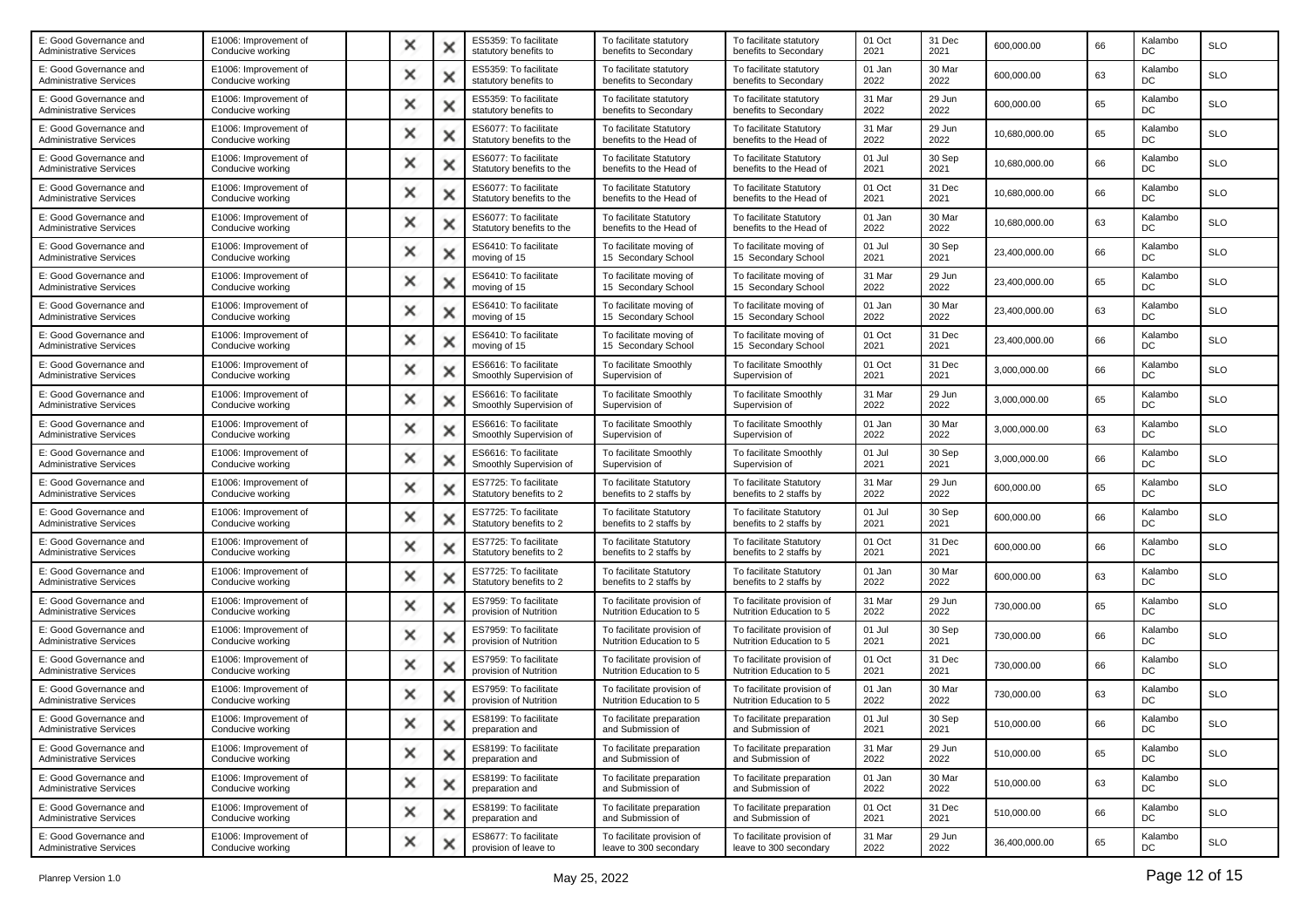| E: Good Governance and<br><b>Administrative Services</b>     | E1006: Improvement of<br>Conducive working          | × |   | ES8677: To facilitate<br>provision of leave to        | To facilitate provision of<br>leave to 300 secondary | To facilitate provision of<br>leave to 300 secondary | 01 Jul<br>2021 | 30 Sep<br>2021 | 36,400,000.00 | 66 | Kalambo<br>DC | <b>SLO</b> |
|--------------------------------------------------------------|-----------------------------------------------------|---|---|-------------------------------------------------------|------------------------------------------------------|------------------------------------------------------|----------------|----------------|---------------|----|---------------|------------|
| C: Access to Quality and<br><b>Equitable Social Services</b> | C0902: Shortage of skilled<br>and mixed human       | × | х | CS3068: To facilitate on<br>call allowance to 135     | To facilitate on call<br>allowance to 135            | To facilitate on call<br>allowance to 135            | 31 Mar<br>2022 | 29 Jun<br>2022 | 32,053,000.00 | 65 | Kalambo<br>DC | incharge   |
| C: Access to Quality and<br><b>Equitable Social Services</b> | C0902: Shortage of skilled<br>and mixed human       | × | × | CS3068: To facilitate on<br>call allowance to 135     | To facilitate on call<br>allowance to 135            | To facilitate on call<br>allowance to 135            | 01 Jul<br>2021 | 30 Sep<br>2021 | 32,053,000.00 | 66 | Kalambo<br>DC | incharge   |
| C: Access to Quality and<br><b>Equitable Social Services</b> | C0902: Shortage of skilled<br>and mixed human       | × |   | CS3068: To facilitate on<br>call allowance to 135     | To facilitate on call<br>allowance to 135            | To facilitate on call<br>allowance to 135            | 01 Oct<br>2021 | 31 Dec<br>2021 | 32,053,000.00 | 66 | Kalambo<br>DC | incharge   |
| C: Access to Quality and<br><b>Equitable Social Services</b> | C0902: Shortage of skilled<br>and mixed human       | × | х | CS3068: To facilitate on<br>call allowance to 135     | To facilitate on call<br>allowance to 135            | To facilitate on call<br>allowance to 135            | 01 Jan<br>2022 | 30 Mar<br>2022 | 32,053,000.00 | 63 | Kalambo<br>DC | incharge   |
| E: Good Governance and<br><b>Administrative Services</b>     | E0101: Organization<br>structures and institutional | × | x | ES2483: To facilitate<br>maintenance of 4 motor       | To facilitate<br>maintenance of 4 motor              | To facilitate<br>maintenance of 4 motor              | 01 Jan<br>2022 | 30 Mar<br>2022 | 12,004,000.00 | 63 | Kalambo<br>DC |            |
| E: Good Governance and<br>Administrative Services            | E0101: Organization<br>structures and institutional | × | x | ES2483: To facilitate<br>maintenance of 4 motor       | To facilitate<br>maintenance of 4 motor              | To facilitate<br>maintenance of 4 motor              | 01 Jul<br>2021 | 30 Sep<br>2021 | 12,004,000.00 | 66 | Kalambo<br>DC |            |
| E: Good Governance and<br><b>Administrative Services</b>     | E0101: Organization<br>structures and institutional | × | х | ES2483: To facilitate<br>maintenance of 4 motor       | To facilitate<br>maintenance of 4 motor              | To facilitate<br>maintenance of 4 motor              | 01 Oct<br>2021 | 31 Dec<br>2021 | 12,004,000.00 | 66 | Kalambo<br>DC |            |
| E: Good Governance and<br><b>Administrative Services</b>     | E0101: Organization<br>structures and institutional | × | × | ES2483: To facilitate<br>maintenance of 4 motor       | To facilitate<br>maintenance of 4 motor              | To facilitate<br>maintenance of 4 motor              | 31 Mar<br>2022 | 29 Jun<br>2022 | 12,004,000.00 | 65 | Kalambo<br>DC |            |
| E: Good Governance and<br><b>Administrative Services</b>     | E0101: Organization<br>structures and institutional | × | × | ES4068: To facilitate<br><b>Statutory Benefits to</b> | To facilitate Statutory<br>Benefits to Head Of       | To facilitate Statutory<br>Benefits to Head Of       | 31 Mar<br>2022 | 29 Jun<br>2022 | 9,080,000.00  | 65 | Kalambo<br>DC |            |
| E: Good Governance and<br><b>Administrative Services</b>     | E0101: Organization<br>structures and institutional | × | × | ES4068: To facilitate<br><b>Statutory Benefits to</b> | To facilitate Statutory<br>Benefits to Head Of       | To facilitate Statutory<br>Benefits to Head Of       | 01 Jul<br>2021 | 30 Sep<br>2021 | 9,080,000.00  | 66 | Kalambo<br>DC |            |
| E: Good Governance and<br><b>Administrative Services</b>     | E0101: Organization<br>structures and institutional | × | × | ES4068: To facilitate<br>Statutory Benefits to        | To facilitate Statutory<br>Benefits to Head Of       | To facilitate Statutory<br>Benefits to Head Of       | 01 Oct<br>2021 | 31 Dec<br>2021 | 9,080,000.00  | 66 | Kalambo<br>DC |            |
| E: Good Governance and<br><b>Administrative Services</b>     | E0101: Organization<br>structures and institutional | × | × | ES4068: To facilitate<br>Statutory Benefits to        | To facilitate Statutory<br>Benefits to Head Of       | To facilitate Statutory<br>Benefits to Head Of       | 01 Jan<br>2022 | 30 Mar<br>2022 | 9,080,000.00  | 63 | Kalambo<br>DC |            |
| E: Good Governance and<br><b>Administrative Services</b>     | E0101: Organization<br>structures and institutional | × | х | ES4643: To facilitate<br>monthly allowances to        | To facilitate monthly<br>allowances to one staff     | To facilitate monthly<br>allowances to one staff     | 01 Oct<br>2021 | 31 Dec<br>2021 | 480,000.00    | 66 | Kalambo<br>DC |            |
| E: Good Governance and<br><b>Administrative Services</b>     | E0101: Organization<br>structures and institutional | × | x | ES4643: To facilitate<br>monthly allowances to        | To facilitate monthly<br>allowances to one staff     | To facilitate monthly<br>allowances to one staff     | 31 Mar<br>2022 | 29 Jun<br>2022 | 480,000.00    | 65 | Kalambo<br>DC |            |
| E: Good Governance and<br><b>Administrative Services</b>     | E0101: Organization<br>structures and institutional | × |   | ES4643: To facilitate<br>monthly allowances to        | To facilitate monthly<br>allowances to one staff     | To facilitate monthly<br>allowances to one staff     | 01 Jan<br>2022 | 30 Mar<br>2022 | 480,000.00    | 63 | Kalambo<br>DC |            |
| E: Good Governance and<br><b>Administrative Services</b>     | E0101: Organization<br>structures and institutional | × | х | ES4643: To facilitate<br>monthly allowances to        | To facilitate monthly<br>allowances to one staff     | To facilitate monthly<br>allowances to one staff     | 01 Jul<br>2021 | 30 Sep<br>2021 | 480,000.00    | 66 | Kalambo<br>DC |            |
| E: Good Governance and<br><b>Administrative Services</b>     | E0101: Organization<br>structures and institutional | × | x | ES5425: To conduct<br>Supervision for 7 days          | To conduct Supervision<br>for 7 days with 5 staffs   | To conduct Supervision<br>for 7 days with 5 staffs   | 01 Jan<br>2022 | 30 Mar<br>2022 | 15,600,000.00 | 63 | Kalambo<br>DC |            |
| E: Good Governance and<br>Administrative Services            | E0101: Organization<br>structures and institutional | × | × | ES5425: To conduct<br>Supervision for 7 days          | To conduct Supervision<br>for 7 days with 5 staffs   | To conduct Supervision<br>for 7 days with 5 staffs   | 01 Jul<br>2021 | 30 Sep<br>2021 | 15,600,000.00 | 66 | Kalambo<br>DC |            |
| E: Good Governance and<br><b>Administrative Services</b>     | E0101: Organization<br>structures and institutional | × | х | ES5425: To conduct<br>Supervision for 7 days          | To conduct Supervision<br>for 7 days with 5 staffs   | To conduct Supervision<br>for 7 days with 5 staffs   | 01 Oct<br>2021 | 31 Dec<br>2021 | 15,600,000.00 | 66 | Kalambo<br>DC |            |
| E: Good Governance and<br><b>Administrative Services</b>     | E0101: Organization<br>structures and institutional | × | x | ES5425: To conduct<br>Supervision for 7 days          | To conduct Supervision<br>for 7 days with 5 staffs   | To conduct Supervision<br>for 7 days with 5 staffs   | 31 Mar<br>2022 | 29 Jun<br>2022 | 15,600,000.00 | 65 | Kalambo<br>DC |            |
| E: Good Governance and<br><b>Administrative Services</b>     | E0101: Organization<br>structures and institutional | × | × | ES8158: To facilitate<br>procurement of one set       | To facilitate<br>procurement of one set              | To facilitate<br>procurement of one set              | 01 Jan<br>2022 | 30 Mar<br>2022 | 8,000,000.00  | 63 | Kalambo<br>DC |            |
| E: Good Governance and<br><b>Administrative Services</b>     | E0101: Organization<br>structures and institutional | × |   | ES8158: To facilitate<br>procurement of one set       | To facilitate<br>procurement of one set              | To facilitate<br>procurement of one set              | 01 Jul<br>2021 | 30 Sep<br>2021 | 8,000,000.00  | 66 | Kalambo<br>DC |            |
| E: Good Governance and<br><b>Administrative Services</b>     | E0101: Organization<br>structures and institutional |   |   | ES8158: To facilitate<br>procurement of one set       | To facilitate<br>procurement of one set              | To facilitate<br>procurement of one set              | 01 Oct<br>2021 | 31 Dec<br>2021 | 8,000,000.00  | 66 | Kalambo<br>DC |            |
| E: Good Governance and<br><b>Administrative Services</b>     | E0101: Organization<br>structures and institutional | × | × | ES8158: To facilitate<br>procurement of one set       | To facilitate<br>procurement of one set              | To facilitate<br>procurement of one set              | 31 Mar<br>2022 | 29 Jun<br>2022 | 8,000,000.00  | 65 | Kalambo<br>DC |            |
| E: Good Governance and<br><b>Administrative Services</b>     | E0101: Organization<br>structures and institutional | × | × | ES9979: To facilitate<br>Statutory benefits to        | To facilitate Statutory<br>benefits to 156 Health    | To facilitate Statutory<br>benefits to 156 Health    | 01 Jul<br>2021 | 30 Sep<br>2021 | 25,500,000.00 | 66 | Kalambo<br>DC |            |
| E: Good Governance and<br><b>Administrative Services</b>     | E0101: Organization<br>structures and institutional | × | × | ES9979: To facilitate<br>Statutory benefits to        | To facilitate Statutory<br>benefits to 156 Health    | To facilitate Statutory<br>benefits to 156 Health    | 01 Oct<br>2021 | 31 Dec<br>2021 | 25,500,000.00 | 66 | Kalambo<br>DC |            |
| E: Good Governance and<br><b>Administrative Services</b>     | E0101: Organization<br>structures and institutional | × | × | ES9979: To facilitate<br>Statutory benefits to        | To facilitate Statutory<br>benefits to 156 Health    | To facilitate Statutory<br>benefits to 156 Health    | 01 Jan<br>2022 | 30 Mar<br>2022 | 25,500,000.00 | 63 | Kalambo<br>DC |            |
|                                                              |                                                     |   |   |                                                       |                                                      |                                                      |                |                |               |    |               |            |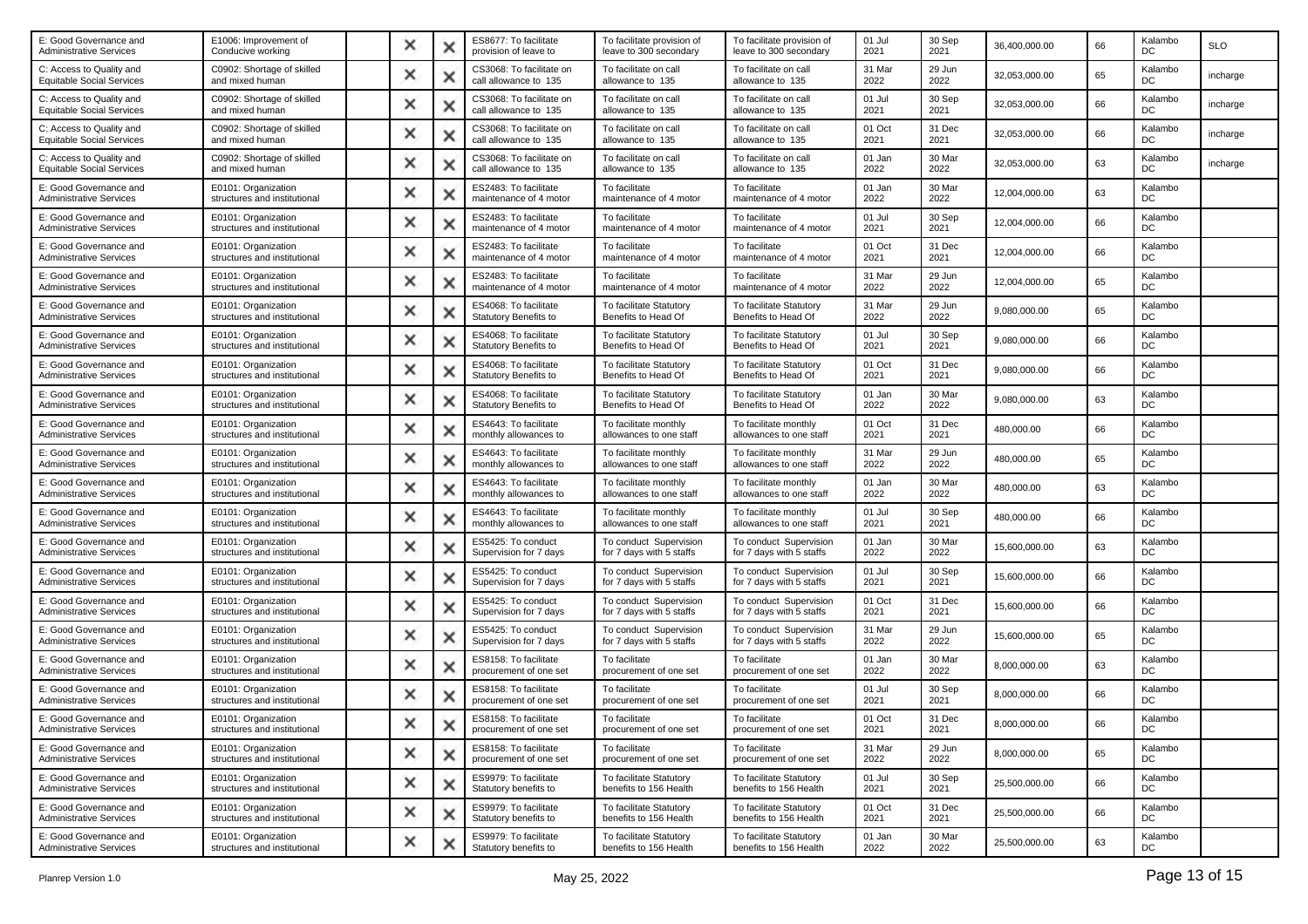| E: Good Governance and<br><b>Administrative Services</b>     | E0101: Organization<br>structures and institutional   | × |   | ES9979: To facilitate<br>Statutory benefits to     | To facilitate Statutory<br>benefits to 156 Health      | To facilitate Statutory<br>benefits to 156 Health      | 31 Mar<br>2022 | 29 Jun<br>2022 | 25,500,000.00 | 65 | Kalambo<br>DC |              |
|--------------------------------------------------------------|-------------------------------------------------------|---|---|----------------------------------------------------|--------------------------------------------------------|--------------------------------------------------------|----------------|----------------|---------------|----|---------------|--------------|
| Y: Multi-sectorial nutrition<br>services improved            | Y0201: Reduced<br>prevalence of wasting               | × | х | YC5324: To conduct<br>quarterly supportive         | To conduct quarterly<br>supportive supervision         | To conduct quarterly<br>supportive supervision         | 31 Mar<br>2022 | 29 Jun<br>2022 | 9,440,000.00  | 65 | Kalambo<br>DC | <b>NTDCO</b> |
| Y: Multi-sectorial nutrition<br>services improved            | Y0201: Reduced<br>prevalence of wasting               | × | × | YC9370: To participate<br>on quarterly food and    | To participate on<br>quarterly food and salt           | To participate on<br>quarterly food and salt           | 01 Oct<br>2021 | 31 Dec<br>2021 | 1,880,000.00  | 66 | Kalambo<br>DC | <b>NTDCO</b> |
| Y: Multi-sectorial nutrition<br>services improved            | Y0201: Reduced<br>prevalence of wasting               | × |   | YC9370: To participate<br>on quarterly food and    | To participate on<br>quarterly food and salt           | To participate on<br>quarterly food and salt           | 01 Jan<br>2022 | 30 Mar<br>2022 | 1,880,000.00  | 63 | Kalambo<br>DC | <b>NTDCO</b> |
| Y: Multi-sectorial nutrition<br>services improved            | Y0201: Reduced<br>prevalence of wasting               | × | х | YC9370: To participate<br>on quarterly food and    | To participate on<br>quarterly food and salt           | To participate on<br>quarterly food and salt           | 31 Mar<br>2022 | 29 Jun<br>2022 | 1,880,000.00  | 65 | Kalambo<br>DC | <b>NTDCO</b> |
| Y: Multi-sectorial nutrition<br>services improved            | Y0201: Reduced<br>prevalence of wasting               | × | × | YC9370: To participate<br>on quarterly food and    | To participate on<br>quarterly food and salt           | To participate on<br>quarterly food and salt           | 01 Jul<br>2021 | 30 Sep<br>2021 | 1,880,000.00  | 66 | Kalambo<br>DC | <b>NTDCO</b> |
| Y: Multi-sectorial nutrition<br>services improved            | Y0201: Reduced<br>prevalence of wasting               | × | x | YS1766: To facilitate<br>availability of nutrition | To facilitate availability<br>of nutrition commodities | To facilitate availability<br>of nutrition commodities | 01 Jul<br>2021 | 30 Sep<br>2021 | 9,750,000.00  | 66 | Kalambo<br>DC | <b>NTDCO</b> |
| Y: Multi-sectorial nutrition<br>services improved            | Y0201: Reduced<br>prevalence of wasting               | × | х | YS7322: To conduct<br>quarterly evaluation         | To conduct quarterly<br>evaluation meeting             | To conduct quarterly<br>evaluation meeting             | 01 Oct<br>2021 | 31 Dec<br>2021 | 13,440,000.00 | 66 | Kalambo<br>DC | <b>NTDCO</b> |
| Y: Multi-sectorial nutrition<br>services improved            | Y0201: Reduced<br>prevalence of wasting               | × | × | YS7322: To conduct<br>quarterly evaluation         | To conduct quarterly<br>evaluation meeting             | To conduct quarterly<br>evaluation meeting             | 01 Jan<br>2022 | 30 Mar<br>2022 | 13,440,000.00 | 63 | Kalambo<br>DC | <b>NTDCO</b> |
| Y: Multi-sectorial nutrition<br>services improved            | Y0201: Reduced<br>prevalence of wasting               | × |   | YS7322: To conduct<br>quarterly evaluation         | To conduct quarterly<br>evaluation meeting             | To conduct quarterly<br>evaluation meeting             | 31 Mar<br>2022 | 29 Jun<br>2022 | 13,440,000.00 | 65 | Kalambo<br>DC | <b>NTDCO</b> |
| Y: Multi-sectorial nutrition<br>services improved            | Y0201: Reduced<br>prevalence of wasting               | × | x | YS7322: To conduct<br>quarterly evaluation         | To conduct quarterly<br>evaluation meeting             | To conduct quarterly<br>evaluation meeting             | 01 Jul<br>2021 | 30 Sep<br>2021 | 13.440.000.00 | 66 | Kalambo<br>DC | <b>NTDCO</b> |
| Y: Multi-sectorial nutrition<br>services improved            | Y0201: Reduced<br>prevalence of wasting               | × | × | YS9803: To conduct<br>annual nutrition pre         | To conduct annual<br>nutrition pre planning            | To conduct annual<br>nutrition pre planning            | 01 Oct<br>2021 | 31 Dec<br>2021 | 1,550,000.00  | 66 | Kalambo<br>DC | <b>NTDCO</b> |
| C: Access to Quality and<br><b>Equitable Social Services</b> | C0706: Complication<br>related to injuries reduced    | × |   | CS9311: To facilitate<br>procurement of one kit    | To facilitate<br>procurement of one kit                | To facilitate<br>procurement of one kit                | 01 Jan<br>2022 | 30 Mar<br>2022 | 1,000,000.00  | 63 | Kalambo<br>DC | DHO          |
| C: Access to Quality and<br><b>Equitable Social Services</b> | C0706: Complication<br>related to injuries reduced    | × |   | CS9311: To facilitate<br>procurement of one kit    | To facilitate<br>procurement of one kit                | To facilitate<br>procurement of one kit                | 01 Jul<br>2021 | 30 Sep<br>2021 | 1,000,000.00  | 66 | Kalambo<br>DC | <b>DHO</b>   |
| C: Access to Quality and<br><b>Equitable Social Services</b> | C0706: Complication<br>related to injuries reduced    | × | × | CS9311: To facilitate<br>procurement of one kit    | To facilitate<br>procurement of one kit                | To facilitate<br>procurement of one kit                | 01 Oct<br>2021 | 31 Dec<br>2021 | 1,000,000.00  | 66 | Kalambo<br>DC | DHO          |
| C: Access to Quality and<br><b>Equitable Social Services</b> | C0706: Complication<br>related to injuries reduced    | × |   | CS9311: To facilitate<br>procurement of one kit    | To facilitate<br>procurement of one kit                | To facilitate<br>procurement of one kit                | 31 Mar<br>2022 | 29 Jun<br>2022 | 1,000,000.00  | 65 | Kalambo<br>DC | DHO          |
| C: Access to Quality and<br><b>Equitable Social Services</b> | C0803: Incidence of soil<br>transmitted helminthesis  | × | х | CS6702: To facilitate<br>procurement of one kit    | To facilitate<br>procurement of one kit                | To facilitate<br>procurement of one kit                | 31 Mar<br>2022 | 29 Jun<br>2022 | 1,000,000.00  | 65 | Kalambo<br>DC | <b>DHO</b>   |
| C: Access to Quality and<br><b>Equitable Social Services</b> | C0803: Incidence of soil<br>transmitted helminthesis  | × | × | CS6702: To facilitate<br>procurement of one kit    | To facilitate<br>procurement of one kit                | To facilitate<br>procurement of one kit                | 01 Jul<br>2021 | 30 Sep<br>2021 | 1,000,000.00  | 66 | Kalambo<br>DC | <b>DHO</b>   |
| C: Access to Quality and<br><b>Equitable Social Services</b> | C0803: Incidence of soil<br>transmitted helminthesis  | × |   | CS6702: To facilitate<br>procurement of one kit    | To facilitate<br>procurement of one kit                | To facilitate<br>procurement of one kit                | 01 Oct<br>2021 | 31 Dec<br>2021 | 1,000,000.00  | 66 | Kalambo<br>DC | DHO          |
| C: Access to Quality and<br>Equitable Social Services        | C0803: Incidence of soil<br>transmitted helminthesis  | × |   | CS6702: To facilitate<br>procurement of one kit    | To facilitate<br>procurement of one kit                | To facilitate<br>procurement of one kit                | 01 Jan<br>2022 | 30 Mar<br>2022 | 1,000,000.00  | 63 | Kalambo<br>DC | DHO          |
| E: Good Governance and<br><b>Administrative Services</b>     | E1020: Conducive working<br>environment to 6 staff of | × | x | ES9591: To facilitate<br>statutory benefit to the  | To facilitate statutory<br>benefit to the Head of      | To facilitate statutory<br>benefit to the Head of      | 31 Mar<br>2022 | 29 Jun<br>2022 | 7,680,000.00  | 65 | Kalambo<br>DC | <b>DEO</b>   |
| E: Good Governance and<br><b>Administrative Services</b>     | E1020: Conducive working<br>environment to 6 staff of | × | × | ES9591: To facilitate<br>statutory benefit to the  | To facilitate statutory<br>benefit to the Head of      | To facilitate statutory<br>benefit to the Head of      | 01 Jul<br>2021 | 30 Sep<br>2021 | 7,680,000.00  | 66 | Kalambo<br>DC | <b>DEO</b>   |
| E: Good Governance and<br>Administrative Services            | E1020: Conducive working<br>environment to 6 staff of | × |   | ES9591: To facilitate<br>statutory benefit to the  | To facilitate statutory<br>benefit to the Head of      | To facilitate statutory<br>benefit to the Head of      | 01 Oct<br>2021 | 31 Dec<br>2021 | 7,680,000.00  | 66 | Kalambo<br>DC | <b>DEO</b>   |
| E: Good Governance and<br><b>Administrative Services</b>     | E1020: Conducive working<br>environment to 6 staff of |   |   | ES9591: To facilitate<br>statutory benefit to the  | To facilitate statutory<br>benefit to the Head of      | To facilitate statutory<br>benefit to the Head of      | 01 Jan<br>2022 | 30 Mar<br>2022 | 7,680,000.00  | 63 | Kalambo<br>DC | <b>DEO</b>   |
| E: Good Governance and<br><b>Administrative Services</b>     | E1020: Conducive working<br>environment to 6 staff of | × | × | ES2688: To facilitate<br>two (2) staff to attend   | To facilitate two (2) staff<br>to attend ERB seminars  | To facilitate two (2) staff<br>to attend ERB seminars  | 01 Jan<br>2022 | 30 Mar<br>2022 | 1,640,000.00  | 63 | Kalambo<br>DC | <b>DEO</b>   |
| E: Good Governance and<br><b>Administrative Services</b>     | E1020: Conducive working<br>environment to 6 staff of | × | х | ES2688: To facilitate<br>two (2) staff to attend   | To facilitate two (2) staff<br>to attend ERB seminars  | To facilitate two (2) staff<br>to attend ERB seminars  | 01 Jul<br>2021 | 30 Sep<br>2021 | 1,640,000.00  | 66 | Kalambo<br>DC | <b>DEO</b>   |
| E: Good Governance and<br><b>Administrative Services</b>     | E1020: Conducive working<br>environment to 6 staff of | × | × | ES2688: To facilitate<br>two (2) staff to attend   | To facilitate two (2) staff<br>to attend ERB seminars  | To facilitate two (2) staff<br>to attend ERB seminars  | 01 Oct<br>2021 | 31 Dec<br>2021 | 1,640,000.00  | 66 | Kalambo<br>DC | <b>DEO</b>   |
| E: Good Governance and<br><b>Administrative Services</b>     | E1020: Conducive working<br>environment to 6 staff of | × | × | ES2688: To facilitate<br>two (2) staff to attend   | To facilitate two (2) staff<br>to attend ERB seminars  | To facilitate two (2) staff<br>to attend ERB seminars  | 31 Mar<br>2022 | 29 Jun<br>2022 | 1,640,000.00  | 65 | Kalambo<br>DC | DEO          |